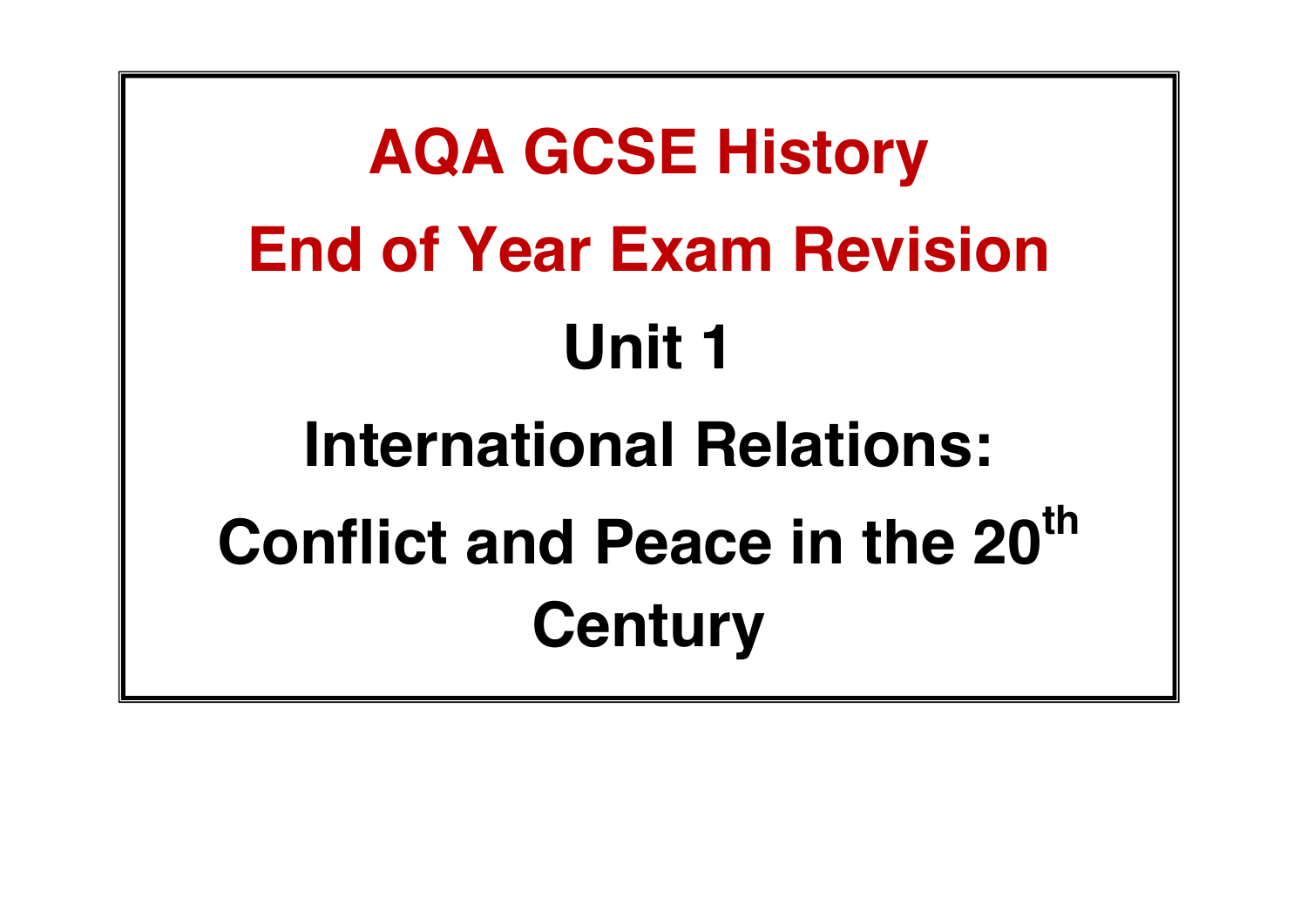# **International Relations Topics**

#### **1. The origins of the Cold War 1945-55**

#### **Why did the USA & USSR become rivals in the years 1945-49?**

- Ideological differences between the USA & USSR.
- Yalta & Potsdam
- The Iron Curtain (Soviet expansion in Eastern Europe)
- The Truman Doctrine
- The Marshall Plan
- Cominform & Comecon
- The Berlin Blockade & Airlift

#### **How did the Cold War develop 1949-55?**

- $\bullet$  NATO
- The Arms Race
- The Korean War
- The Warsaw Pact
- Death of Stalin, Khrushchev & the 'thaw' in the Cold War

### **2. Crises of the Cold War 1955-70**

#### **How peaceful was peaceful was peaceful coexistence?**

- Khrushchev's policies (destalinisation & peaceful coexistence).
- Hungary 1956
- The arms race
- The space race
- The U<sub>2</sub> Crisis
- The Berlin Wall

# **International Relations Topics**

#### **How close was the world to war in the 1960s?**

- The Cuban Missile Crisis, 1962
- Czechoslovakia, 1968
- The Brezhnev Doctrine
- **3. Failure of détente and the collapse of Communism 1970-91**

#### **Why did détente collapse in the 1970s and 1980s?**

- Détente
- The Soviet Invasion of Afghanistan
- Ronald Reagan
- Solidarity

### **Why did Communism collapse in Central & Eastern Europe?**

- Soviet Invasion of Afghanistan
- Reagan
- Solidarity
- x Policies of Gorbachev
- The revolutions in Eastern Europe & the fall of the Berlin Wall
- The fall of Gorbachev & the break-up of the USSR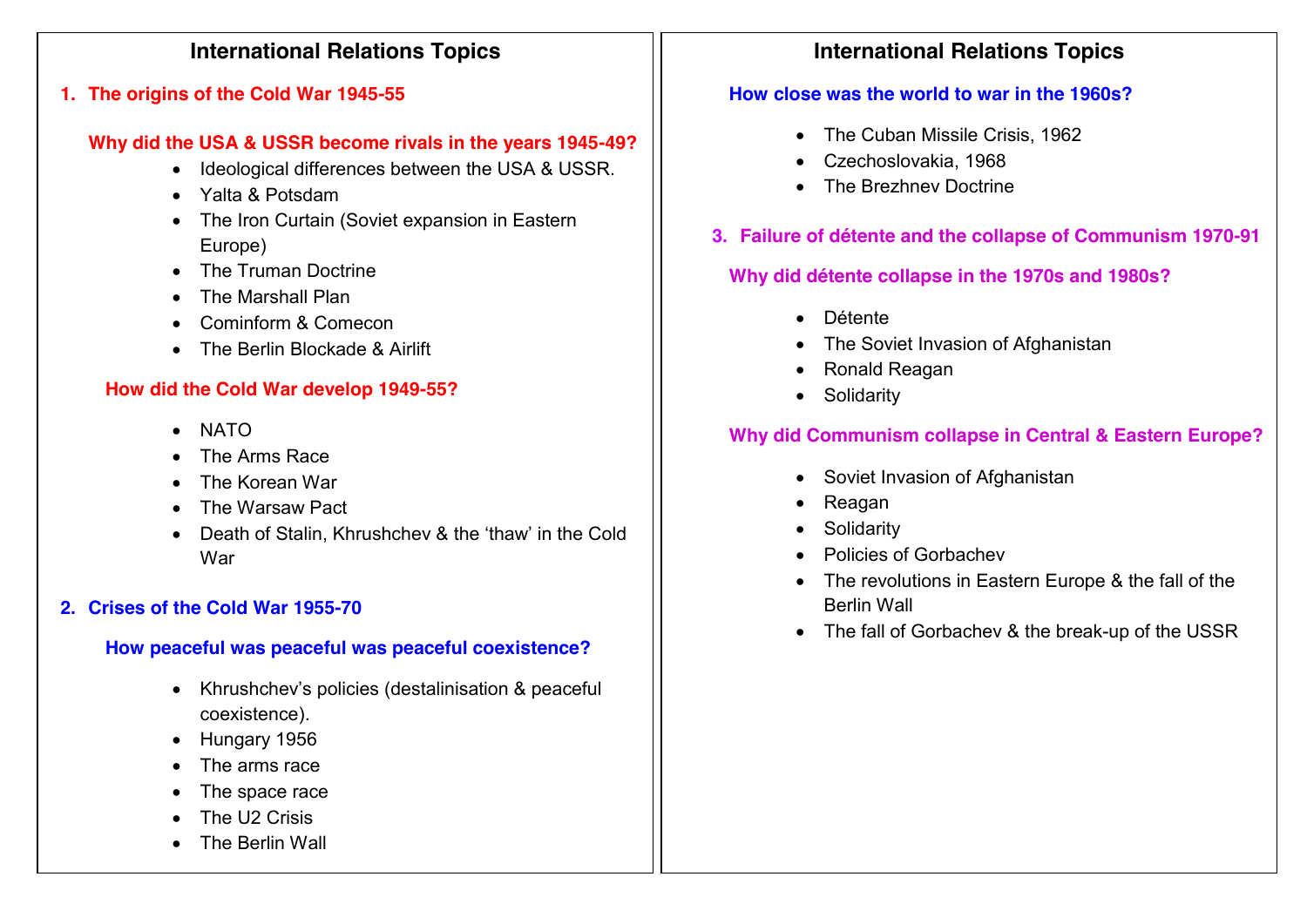#### **The Exam Paper**

There will be 6 questions on the exam paper:

- 1. The Origins of the First World War.
- 2. Peacemaking 1918-1919 and the League of Nations.
- 3. Hitler"s Foreign Policy and the Origins of the Second World War.
- **4. The Origins of the Cold War 1945-55**
- **5. Crises of the Cold War 1955-70**
- **6. Failure of the détente and the collapse of Communism, 1970-90.**

You have to answer 3 questions, each worth 20 marks (60 marks in total).

You have been prepared for questions **4, 5 & 6** and should therefore complete these questions.

# **The grade boundaries:**

| $A^*$ | ⌒     | B     |       |       |       |
|-------|-------|-------|-------|-------|-------|
| 54/60 | 48/60 | 42/60 | 36/60 | 30/60 | 24/60 |
|       |       |       |       |       |       |

# **The Exam Questions**

Each question has 3 parts and will be laid out in the format below:

4. Study **Source D** and answer all parts of Question 4 which follow

**Source D** A Soviet view of the Marshall Plan, written in 1988 by Dimitri Sukhanov.

> Sukhanov had been a senior Soviet politician when the Marshall Plan began in 1947.

We saw the Marshall Plan as the Americans wanting to control the countries to which they gave Marshall Aid. We saw it as an act of aggression by the Americans. This is why it was never accepted by the Soviet Union.

**(a)** In 1946 Winston Churchill claimed that Europe had been divided by an 'Iron Curtain'. Describe how Europe became divided in the years 1945-46.

*4 marks*

**(b) Source D** suggests reasons why the Americans introduced the Marshall Plan **Do you agree that these were the main reasons for the Marshall Plan?** Explain your answer by referring to the purpose of the source, as well as using its content and your own knowledge.

*6 marks*

- **(c)** Which was more important as a reason for the development of the Cold War in the years 1948-55:
	- The Berlin Blockade 1948-49
	- The Korean War 1950-53?

You must refer to **both** reasons when explaining your answer.

*10 marks*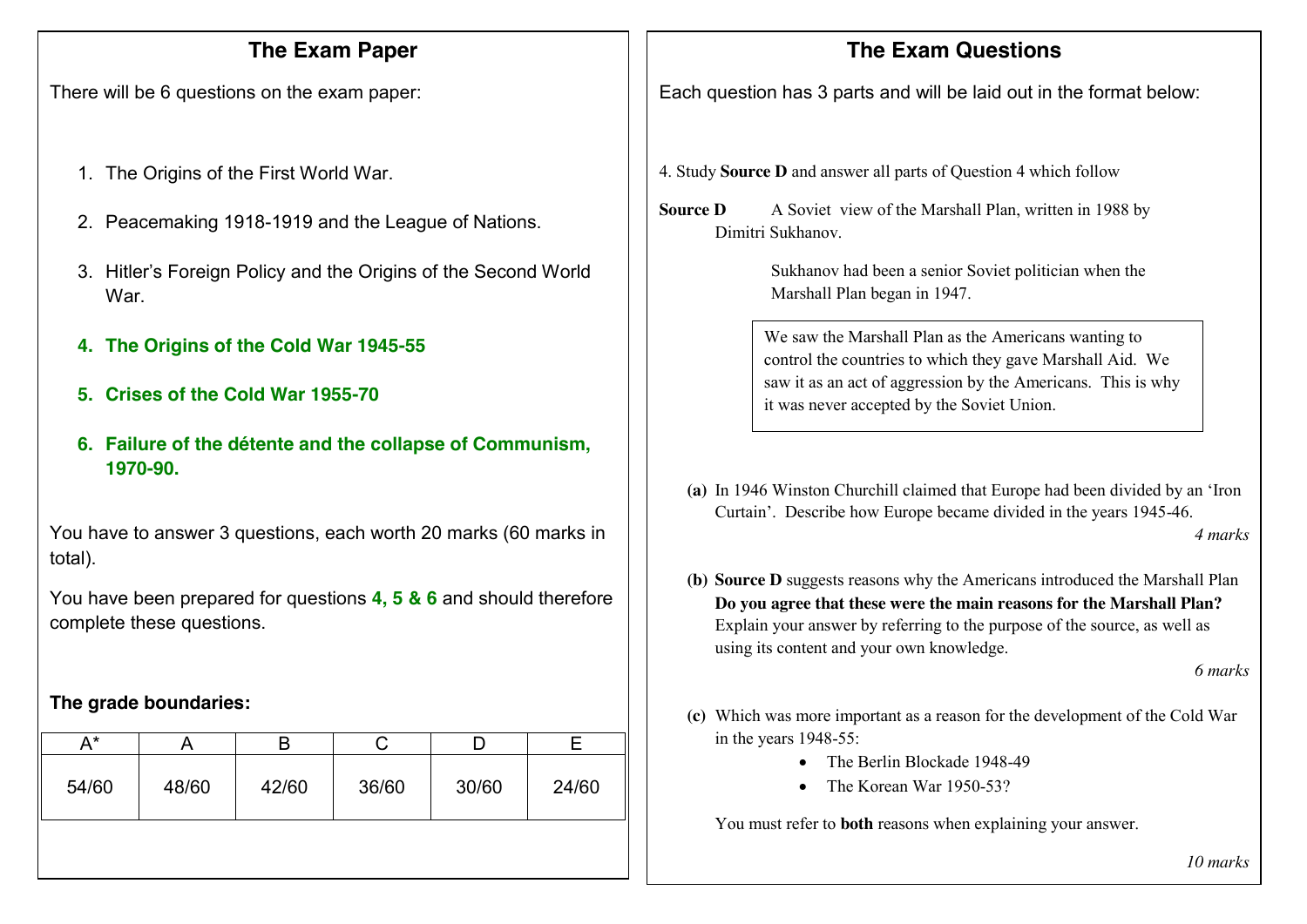# **In each question**

#### **Part (a): Describe**

x A **"describe"** question focusing on an event in the part of the cold war that the question relates to.

Question 4: The origins of the Cold War

Question 5: The crises of the Cold War

Question 6: The failure of détente and the collapse of communism.

x **You should aim to produce a detailed paragraph** describing the aspects of the event/topic in the question.

#### **Part (b): Do you agree with the source?**

- The question is asking you whether you agree with what the source says about an event.
- What does the source say? You need to work out what the source says about the event. It will normally focus a reason.
- x **What do you know that agrees with the source?** Write down what you know that backs up the source.
- **Is the source a strong/ limited source?** Explain whether the source is strong or limited.
- x **To what extent do you agree with the source?** Briefly conclude saying how much you agree with the source and why.
- x **You should aim to produce two paragraphs:**

Paragraph 1: What the source says and what you know that supports it. Paragraph 2: What makes the source strong/limited and to what extent you agree with what it says.

#### **Part (c): Which was the more important reason?**

- You will be given two factors (normally events/policies)
- Each question will focus on how the factors contributed to something:

Question 4: How did the factors contribute to the development of the Cold War OR increase tension? Question 5: How did the factors threaten peace OR the Soviet Union OR the USA? Question 6: How did the factors contribute to the failure of detente OR contribute to the collapse of communism?

x You must write about both factors and **produce three paragraphs:**

Paragraph 1: Factor 1 (How did it contribute to the development of the Cold War/threaten peace/ contribute to the collapse of detente/ communism?) Paragraph 2: Factor 2 Paragraph 3: Which factor was more important?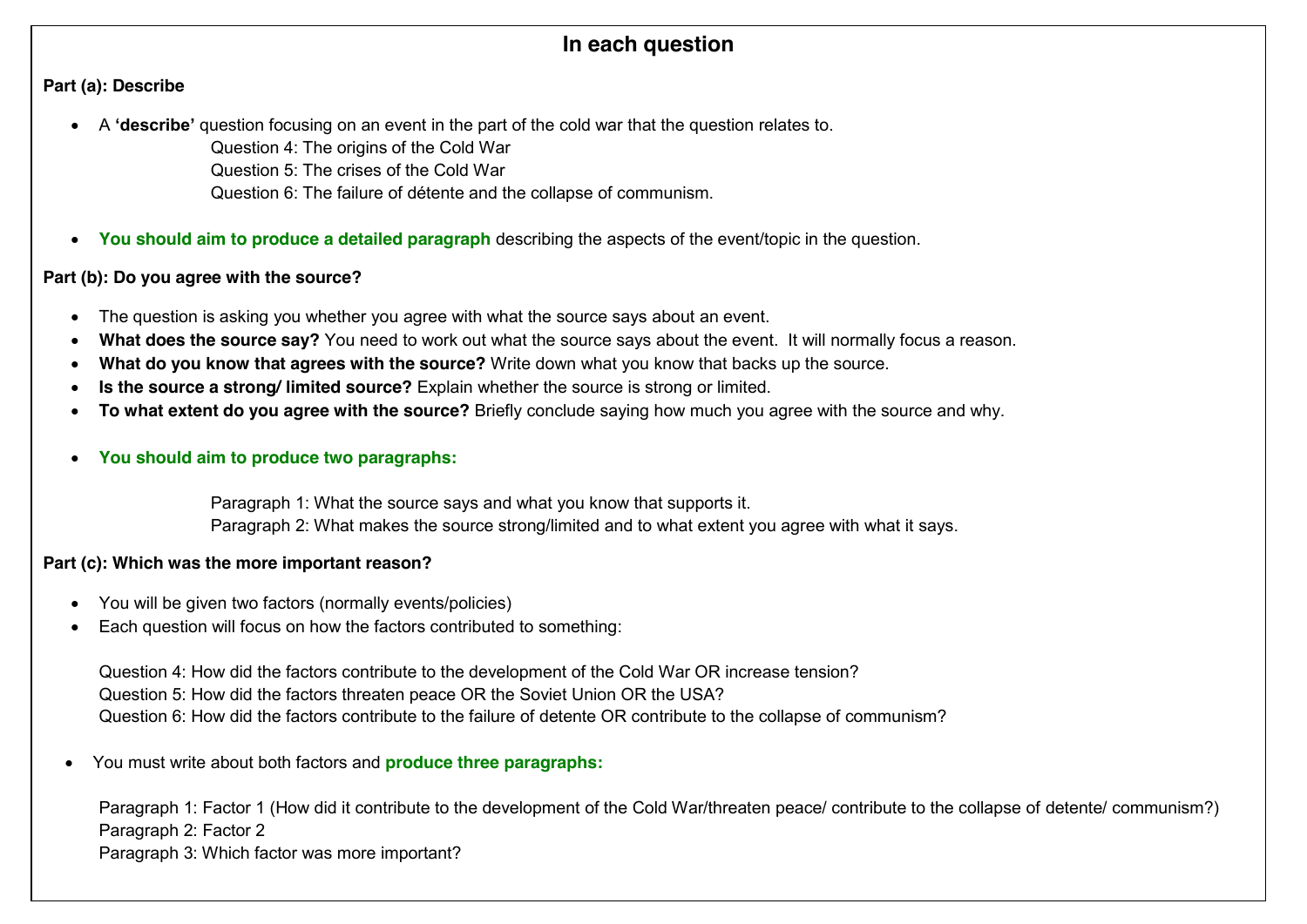# **Suggested Timings**

You have to answer 3 questions in 1 hour 45 minutes.

You are advised to spend 35 minutes on each question.

For each question:

| Thinking time: | 5 minutes |
|----------------|-----------|
|----------------|-----------|

**Part (a):** 4 marks 5 minutes

**Part (b):**  $6$  marks 10 minutes

**Part (c):** 10 marks 15 minutes.

You should not spend a lot of time on part (a) as it is only worth 4 marks.

You should leave enough time to produce a good answer to part (c). We suggest at least 15 minutes. This will give you enough time to cover both factors in the question.

# **Doing well =**

# **Knowing the facts**

# **+**

# **Knowing how to answer the questions.**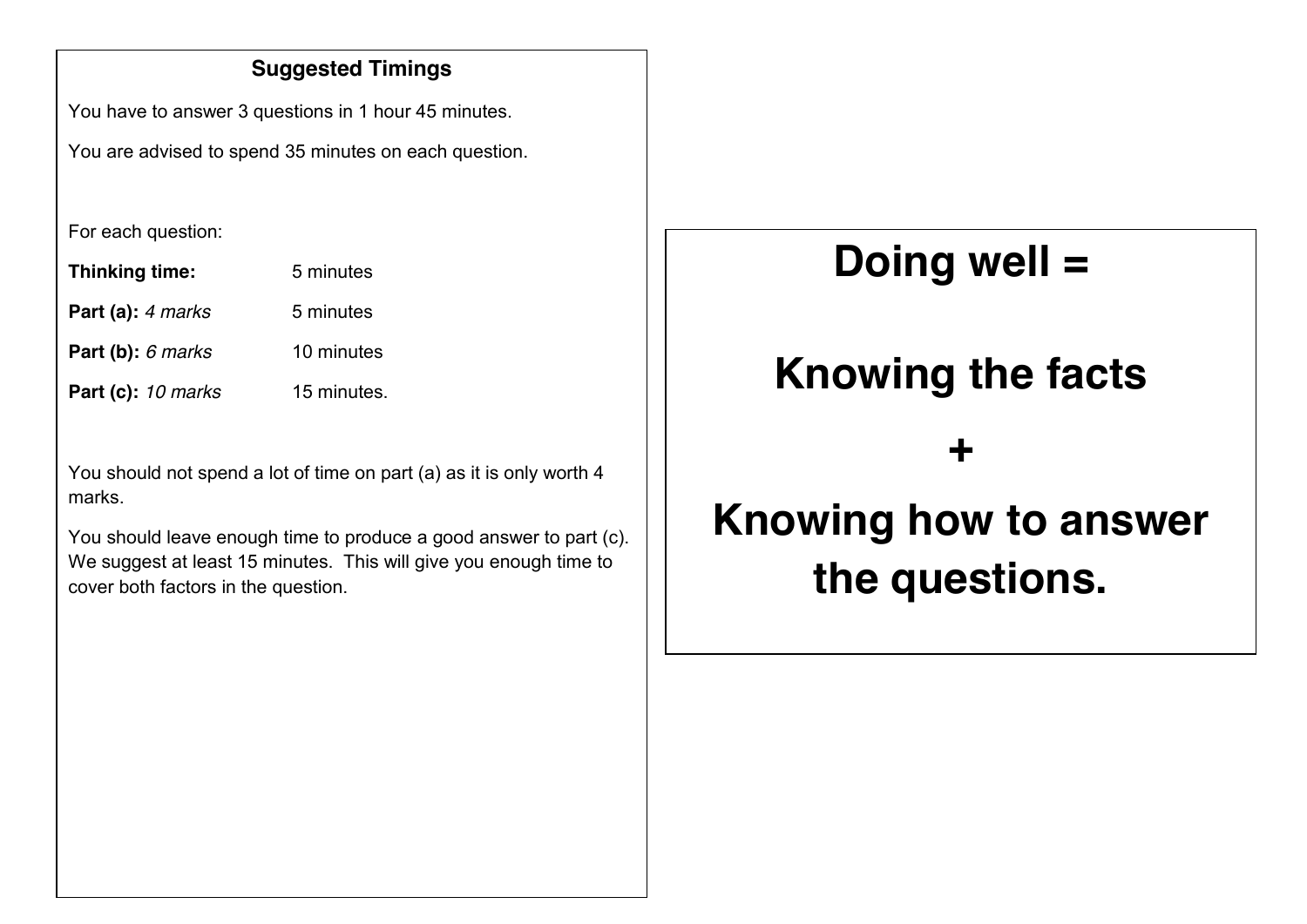# *The Origins of the Cold War 1945-55*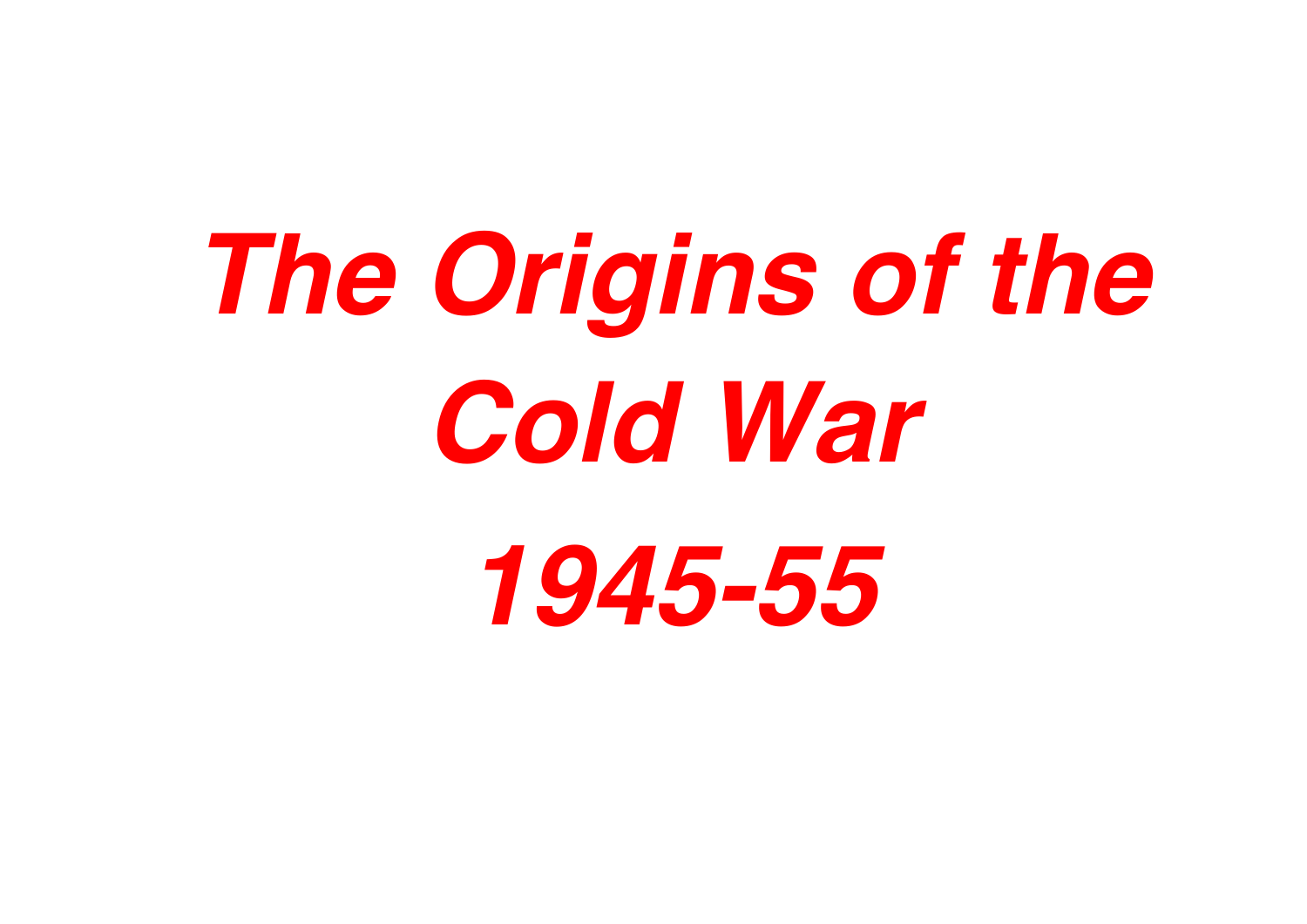#### **Ideological differences between the USA and USSR.**

During **World War Two** the USSR and USA were **allies.** To a large extent this was not a strong alliance. They were only allies because they had a **common enemy**-Nazi Germany.

Towards the end of the war, **suspicions** between the USA and USSR **began to grown** mainly because they had **different ideologies** and the alliance began to fall apart.

The USA was **capitalist** and the USSR was **communist**. Both the Americans and the Soviets believed their way of life was better and feared the other way of life.

**Ideological differences were important in the development of the Cold War because:**

- **•** The USA believed the USSR wanted to **make the world communist** and so it was suspicious of anything the USSR did.
- **•** The USSR believed the USA wanted to **destroy communism and spread capitalism** and so it was suspicious of anything the USA did.
- For example, at the end of WW2, the Soviet Union took control of countries in **Eastern Europe.** The Americans and the West believed this was because **Stalin wanted world communism** and that they needed to stop the spread of communism.

However, the Soviets argued all they wanted to do was **protect the Soviet Union** from a future invasion. The USSR had been twice invaded by Germany and Stalin wanted to build a **buffer zone of friendly states** around the USSR to protect it.

### **Yalta Conference, February 1945**

The leaders of **Britain (Churchill), America (Roosevelt) & USSR (Stalin)** met at Yalta in early 1945 to discuss what was going to happen to **Germany and the rest of Europe after WW2.**

The Germans were near to defeat.

#### **At Yalta the leaders agreed:**

- x **Germany** would be **divided into four zones**: US, British, Soviet & French.
- **Berlin** (which was in the **Soviet zone**) would be **divided into four sectors.**
- $\bullet$  Hunt down the Nazi war criminals.
- **EXECT** Allow **free elections** in the liberated countries of Europe, including **Poland.**
- **Eastern Europe was to be a Soviet 'sphere of influence'.**
- **•** The **United Nations** would be set up
- The Soviet Union would enter war against Japan once Germany was defeated.

**The Yalta Conference was important in the development of the Cold War because:**

It **revealed tensions** over Germany & Europe:

- Stalin wanted to **secure the Soviet Union** from a further **invasion**
- x However, **western powers** (especially Churchill) **feared** the Soviet Union wanted to dominate Europe and **spread communism.**
- Western powers also feared the Soviet Union wanted a Soviet controlled govt. in **Poland.**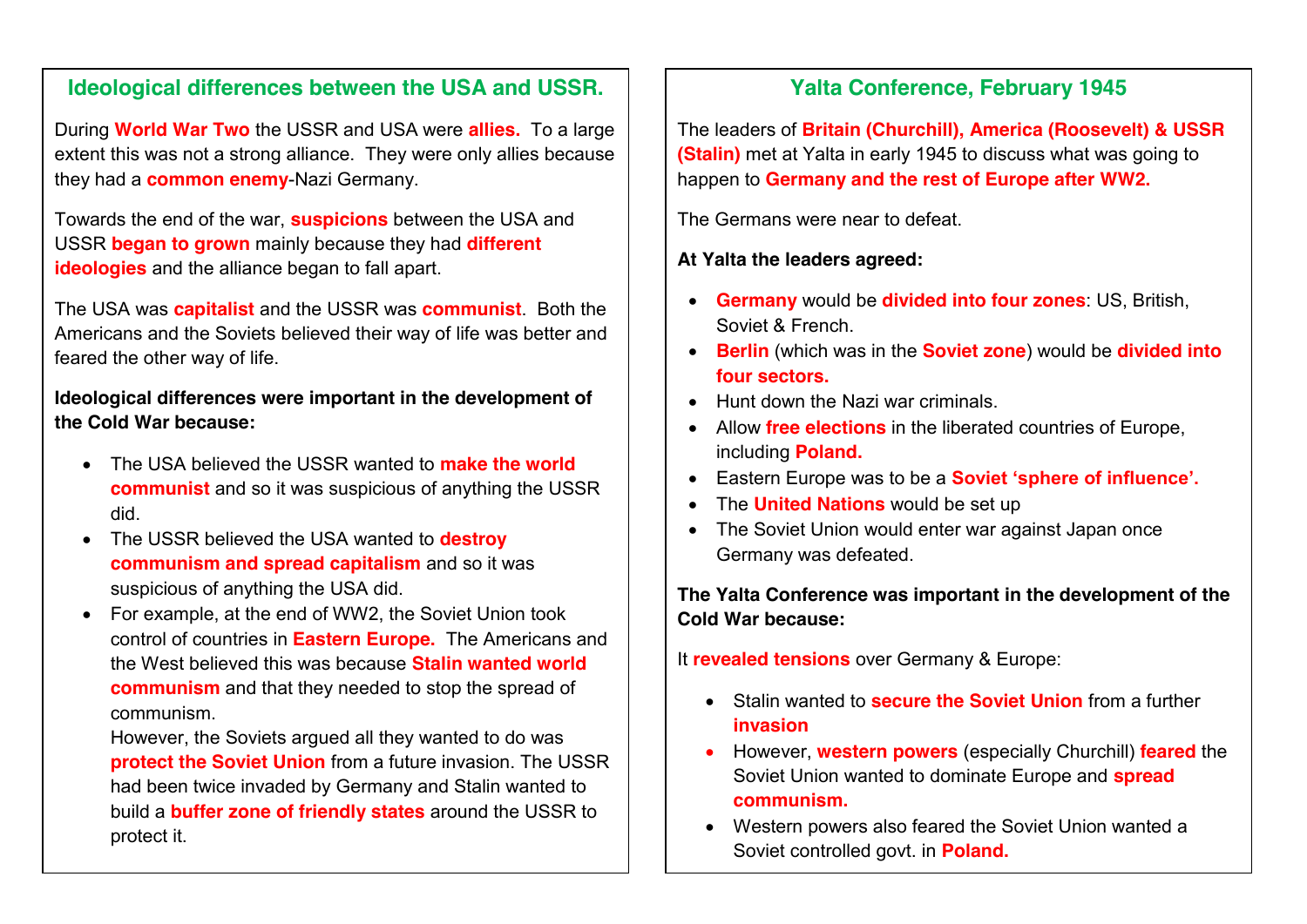#### **Potsdam Conference, July 1945**

By the time of the Potsdam Conference:

- **Germany** had been **defeated; Soviet troops** had liberated countries in **Eastern Europe** but had not removed troops.
- **EXECT:** Stalin had set up a **communist government in Poland** (ignoring Yalta).
- **Roosevelt had died** and was replaced by **Truman** who was more **suspicious of Stalin.**
- **•** America had successfully tested the **atomic bomb** but had not told Stalin about it until later.

#### **At Potsdam the leaders agreed to:**

- **Divide** Germany and Berlin (as agreed at Yalta)
- **Demilitarise** Germany
- x Re-establish **democracy** in Germany
- **De-nazify** Germany.
- x Make **all decisions** about the future of Germany **together.**

#### **The Potsdam Conference was important because:**

- **•** It **revealed differences** over Germany & Europe: Stalin wanted to **keep Germany weak,** the west wanted to **make Germany strong.**
- **•** It **further developed tension** as Truman wanted free **elections in E.Europe** but Stalin refused.
- **•** It convinced **Truman** that Stalin wanted to take over the whole of Europe and made Truman determined to stand up to Stalin. He said he was going to **"get tough" with Stalin.**
- **•** It revealed a lack of **trust** between the USSR and USA: Potsdam saw both sides take an **aggressive stance** especially as the USA had not told Stalin about the **atomic bomb.**

# **The Iron Curtain (Soviet expansion in Eastern Europe)**

The Soviet Union saw a **"buffer zone"** as essential to the security of the Soviet Union to prevent a future invasion.

At the end of the war it was clear that **Europe was divided** between the **democratic west** and countries occupied by **the Soviet Union in the East.**

#### **Churchill called this division an iron curtain.**

Between 1945 -1948 the Soviets went about taking over countries in Eastern Europe (Poland, Romania, Hungary and Czechoslovakia).

The **Red Army** had remained in these countries when they liberated them from the Nazis. They then helped a **communist takeover**, by **arresting opposition** and **fixing elections** so that the communists won.

They were known as **satellite states** because although countries like Poland appeared to be independent they were actually **controlled by the Soviet Union.**

Although **Yugoslavia** became communist, it was **not controlled** by the Soviet Union.

**The expansion of the Soviet Union was important because:**

- **Major differences** began to develop.
- The Soviet takeover of E.Europe was seen by the West as just the beginning of Soviet expansion and the spread of communism.
- x It led to the development of an **"Iron Curtain"**
- **•** It led to the US policy of **containment** which was first expressed in **The Truman Doctrine.**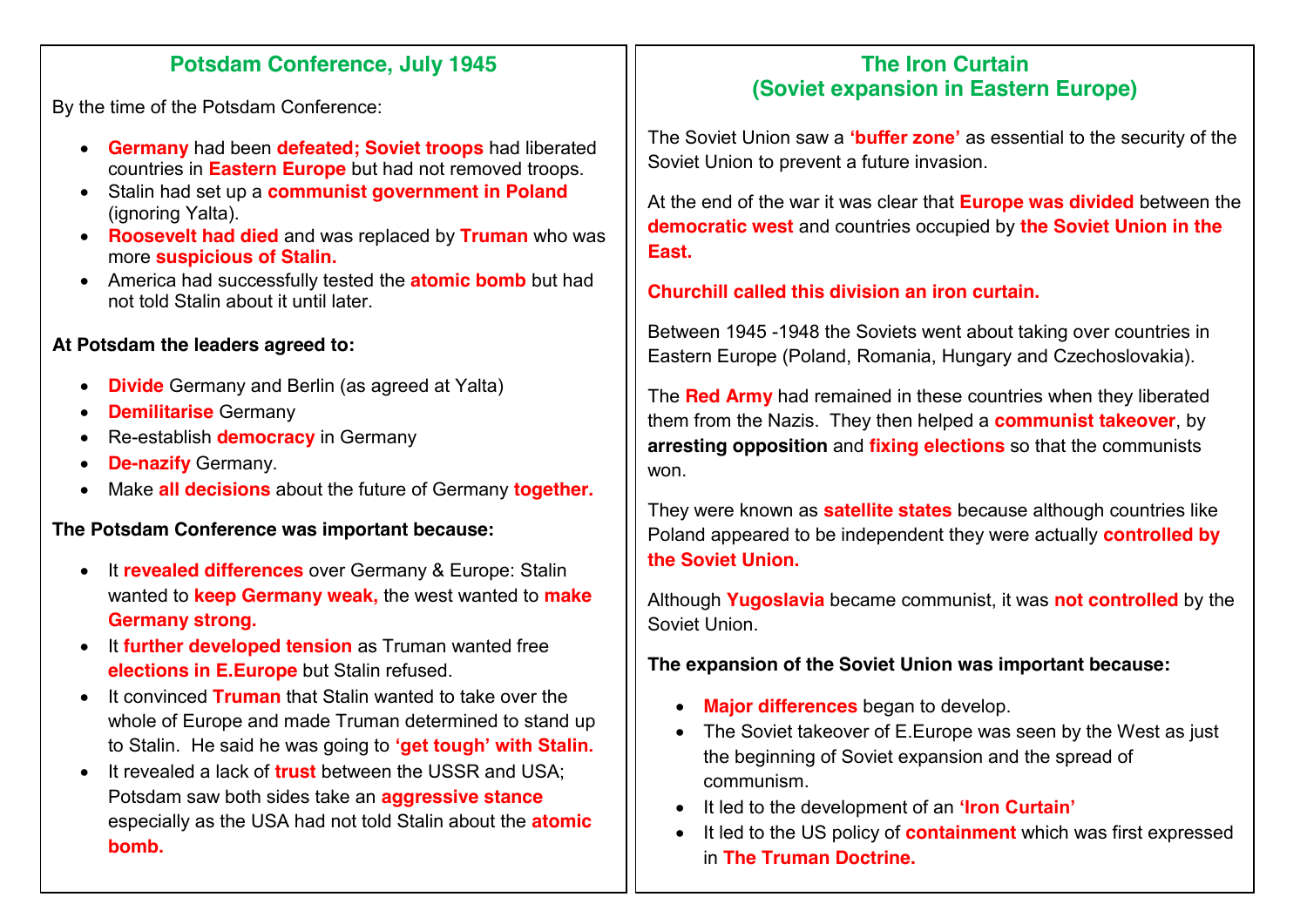# **Truman Doctrine, March 1947**

#### This was a **policy of containment.**

Truman announced the **US would support countries needing protection** from threats inside/outside their border. He basically meant the US would protect countries threatened by **communism**.

#### **The Truman Doctrine was announced because:**

- **Example 3 Britain was unable to continue to support the Greek government** in a civil war against communist rebels. If the USA did not step in, Greece was at risk of turning communist.
- **•** The US wanted to **stop the spread of communism.**
- The US was concerned about Soviet expansion in Europe because they saw **communism as a threat.**

**The Truman Doctrine was important in the development of the Cold war because:**

- **•** It marked a **turning point** in US foreign policy by **committing the USA** to a policy of **containment.**
- **•** It showed that America was willing to **use force** to stop the spread of communism.
- **•** It increased tension as Truman publicly stated that the **world was divided** between two ways of life: Free and un-free.
- x It led to the introduction of the **Marshall Plan.**
- It made Stalin suspicious of the USA as he saw this as a **declaration of war against communism.**
- As a consequence Stalin formed **Cominform** to tighten his control over Eastern Europe.

# **Marshall Plan, June 1947**

- x Announced by **US Secretary of State,** George Marshall.
- **Officially called the European Recovery Plan.**
- Supported the Truman Doctrine by providing economic aid to countries in Europe
- Aid was in the form of cash, machinery, food, technology.

#### **The Marshall Plan was introduced because:**

- **•** The US wanted to stop the **spread of communism.**
- **EXECT** Truman believed communism generally **thrived in poor areas** where there high unemployment & poverty.
- **•** The plan also **boosted the US economy** by providing them with markets to sell their products to.

#### **The Marshall Plan was important in the development of the Cold War because:**

- **v** It **increased tension** between the USA and USSR Stalin accused the USA of using the plan for their own **selfish interests.** He believed the USA wanted to **dominate Europe**, **promote capitalism** & boost the US economy. *Stalin called the Marshall Plan dollar imperialism.*
- It strengthened the **division in Europe** as Stalin prevented European countries like Czechoslovakia and Poland from becoming involved.
- x It contributed to the **first major crisis** of the Cold War, **The Berlin Crisis of "48-49** when West Berlin started receiving Marshall Aid.
- Led to **Comecon (The Molotov Plan).**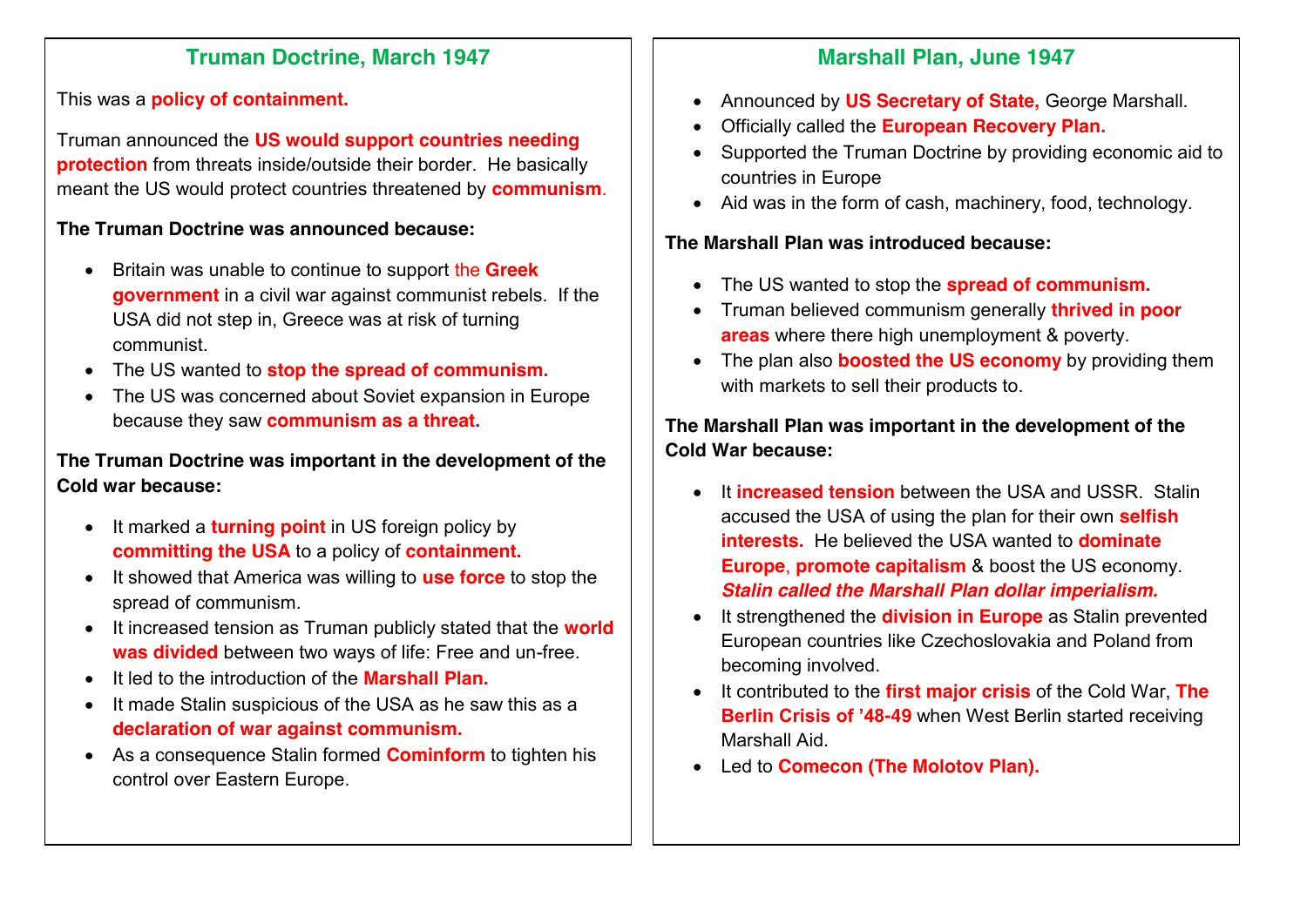### **Cominform & Comecon**

**Cominform** was **created in 1947** by Stalin to **spread communism** protect communist states from **US aggression.**

It was a response to the **Truman Doctrine & Marshall Plan.**

It gave orders to the communist parties of other countries.

In **1948 Yugoslavia was expelled** from Cominform because its leader, Tito, would not follow Stalin"s wishes. This suggested to the West that **Stalin wanted complete control** of the communist world and **increased suspicion** that he just wanted to increase Soviet control.

In 1949 the USSR introduced **Comecon** (Council for Mutual Economic Assistance). It was also known as **The Molotov Plan.**

Comecon was the Soviet response to the Marshall Plan and provided countries with economic aid from the USSR.

**Comecon and Cominform were important in the development of the Cold War because:**

- x The USA saw **Cominform & Comecon as serious threats** as they **strengthened the Soviet"s control** over communist countries and also suggested that the Soviet Union wanted to **spread communism.**
- x They also **strengthened the division of Europe** between those in Cominform, controlled by the Soviet Union and those that were free.

# **Berlin Blockade & Airlift 1948-49**

- x June 1948 Stalin **blockaded all routes** by road, rail and canal **to West Berlin** to try and force the Allies out of Berlin.
- **12<sup>th</sup> May '49** Stalin called off the blockade because the allies got round the blockade by carrying out the airlift, dropping supplies over Berlin.
- **Berlin** was in the heart of the **Soviet zone** and Stalin wanted the Allies out:
	- Western powers could observe the Soviets.
	- Stalin didn't want capitalist way of life on show.
	- West Berlin was receiving Marshall Aid.
- The trigger for the Berlin Blockade was the **introduction of the Deutschmark.**
- **•** The Soviet Union was annoyed at the formation of **Bizonia** and the Western powers plans to create a **West German State.**

**The Berlin Blockade was important in the development of the Cold War because:**

- **•** It massively **increased tension** as it showed how **divided** the USA and USSR were over **Germany (Strong V weak)**
- x It led to the **Berlin Airlift** which showed Truman was **determined to stand up** to the Soviet Union and was serious about **containment.** Truman wanted **Berlin** to be a **symbol of freedom** behind the Iron Curtain.
- It made Stalin even more determined to get the atomic bomb. Stalin had not dared shoot down the planes in the airlift as he could not risk a war because the USA had the atomic bomb.
- x It led to the **official division of Germany**: GDR (East Germany) and FGR (West Germany).
- It convinced the allies that the Soviet Union was a threat and led to the **creation of NATO** in **1949** which turned the Cold War from an ideological conflict to one involving military alliances.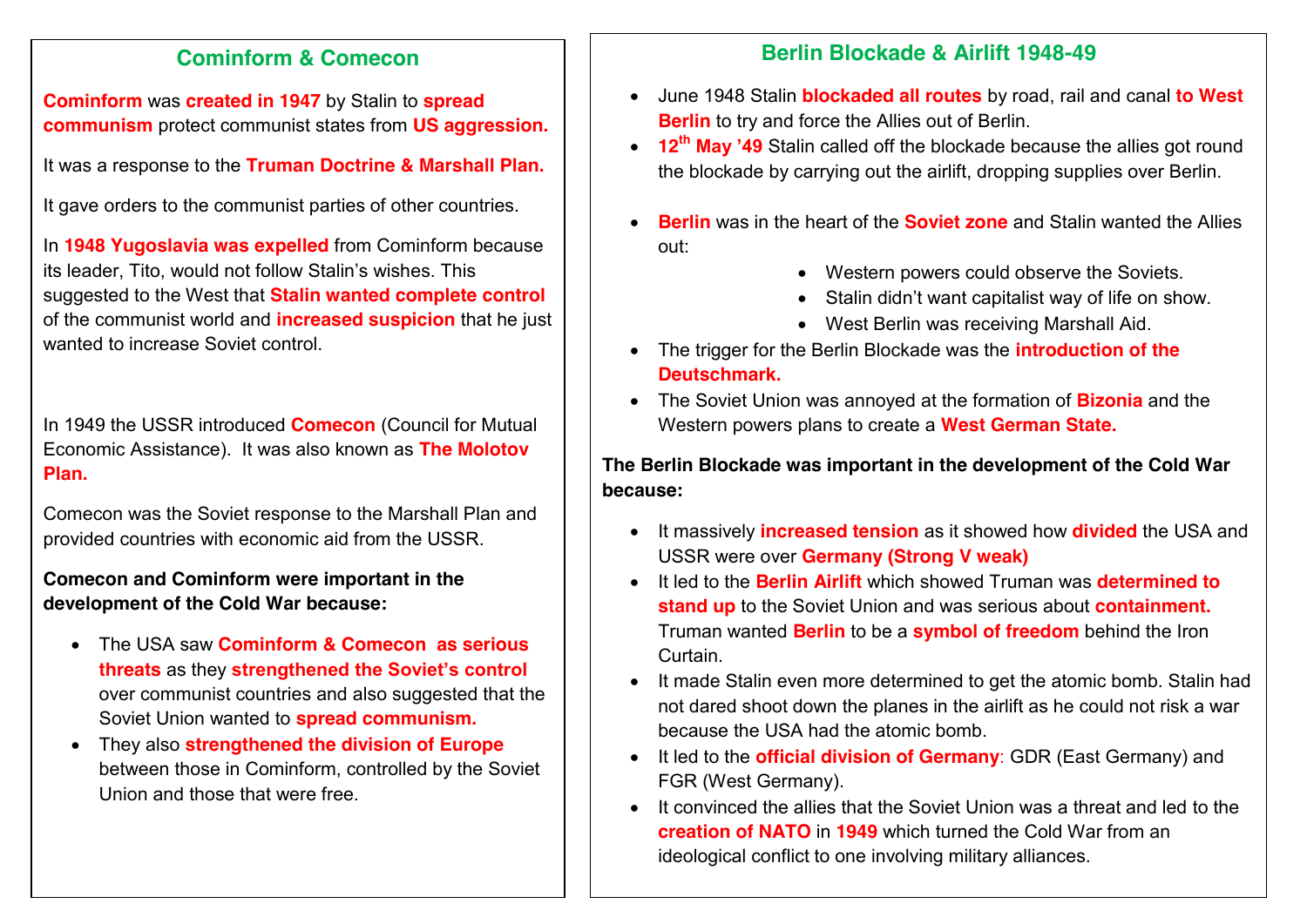# **NATO, 1949**

The Cold War and Superpower rivalry increased in the years after the Berlin Crisis of 1948-49 as rival alliance systems were formed.

By the mid 50s the Superpowers were members of two rival alliance systems, NATO and the Warsaw Pact.

#### **NATO: North Atlantic Treaty Organisation**

- The **Berlin Crisis** triggered the formation of NATO as the Berlin Blockade highlighted the **Soviet threat to Western Europe**.
- **•** It showed that **western European states** even joined together were no match for the Soviet Union and showed they **needed** the formal support of **the USA.**
- In carrying out the **Berlin Airlift**, Truman confirmed he wanted to **contain communism.**
- x In **April 1949 NATO** was formed. It was a **defensive alliance** meaning if one member was attacked all other members would defend it. However its main purpose was to **prevent Soviet expansion.**

### **NATO was important in the development of the Cold War because:**

- x It **increased the chances of an actual war** as it meant that the USA could build air bases in Western Europe where planes equipped with **nuclear bombs** could be stationed **ready for use.**
- **The Soviet Union saw it as an aggressive move** as NATO was formed as an alliance against the Soviet Union.
- **It led to the formation of the Warsaw Pact**, a Soviet military alliance, which resulted in Europe being divided into two armed camps.

# **The Arms Race**

When America dropped the atom bombs on Japan in 1945 a nuclear arms race started between the two superpowers.

Until 1949 the Americans had the advantage: the USSR would not risk a war against the USA.

In 1949 the USSR exploded its first atomic bomb (A-bomb)

In 1952 the USA developed the hydrogen bomb (H-bomb).

In 1953 the USSR developed their own H-Bomb.

**The arms race was important in the development of the Cold War because:**

- x The arms race **increased the climate of fear** between the two superpowers.
- **•** It created the **possibility of a nuclear war** when the two powers disagreed.
- Each side was afraid that the other might try to win a 'hot war' by launching a **pre-emptive strike.**
- x *Although some historians argue the nuclear arms race made war less likely as both sides realised declaring war on the other could results in them destroying each other (MAD theory).*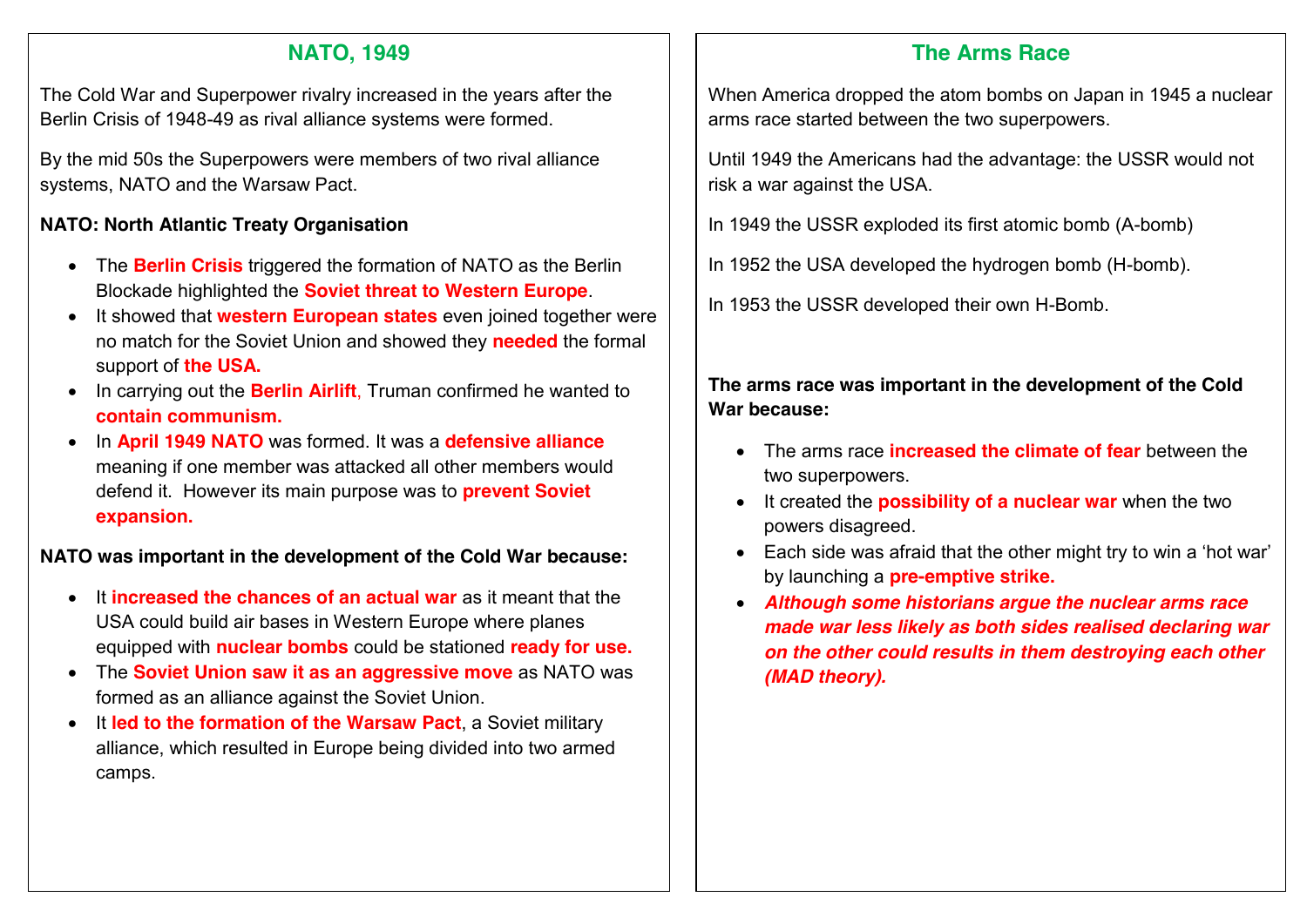# **The Korean War 1950-53**

**Between 1950 and 1953** there was a war between North Korea and South Korea.

#### **Background to the war:**

- After WW2 **Korea was divided** into two along the 38<sup>th</sup> parallel.
- x The **North was communist** and the **South was anti-communist.**
- Both the leaders of North and South claimed to be the rightful government of all Korea and there were frequent clashes along the **border.**
- Before 1950, America did not see Korea as in its 'sphere of interest'.
- x However after **China became communist in 1949**, the **USA became determined to contain communism in Asia**. They believed that if they didn"t communism would spread and countries would fall to communism like dominoes **(domino theory).**
- In 1950 the leader of North Korea, Kim II Sung got Stalin's permission to invade South Korea. The Soviet Union provided North Korea with military equipment.

#### **The war:**

- x In **June 1950 the North Korean People"s Army (NKPA) invaded South Korea** and **gained control** of all of South Korea **apart from the Pusan Pocket.**
- South Korea asked the United Nations for help and a **UN force led by America** forced back the North Koreans.
- **UN troops advanced towards China** and China warned UN troops not to move further north.
- General MacArthur ignored China and **China sent in troops to help push the UN troops back** beyond the 38<sup>th</sup> parallel.
- The **Americans deployed more men** & drove the Chinese back to the 38<sup>th</sup> parallel.
- x There was a **stalemate and in 1953 a cease-fire was agreed**.

**The Korean War was important in the development of the Cold War because:**

- **•** It intensified the Cold War because it **spread the conflict to Asia**.
- It led to the formation of **SEATO** (South East Asian Treaty Organisation) in 1954 which increased tension between the USA and USSR as it showed the USA were committed to containing communism in Asia.
- x It led America to believe that they **could contain communism** and made them consider **moving to a policy of "roll-back"**.
- It showed China was not scared of the West and **brought China closer to the USSR.**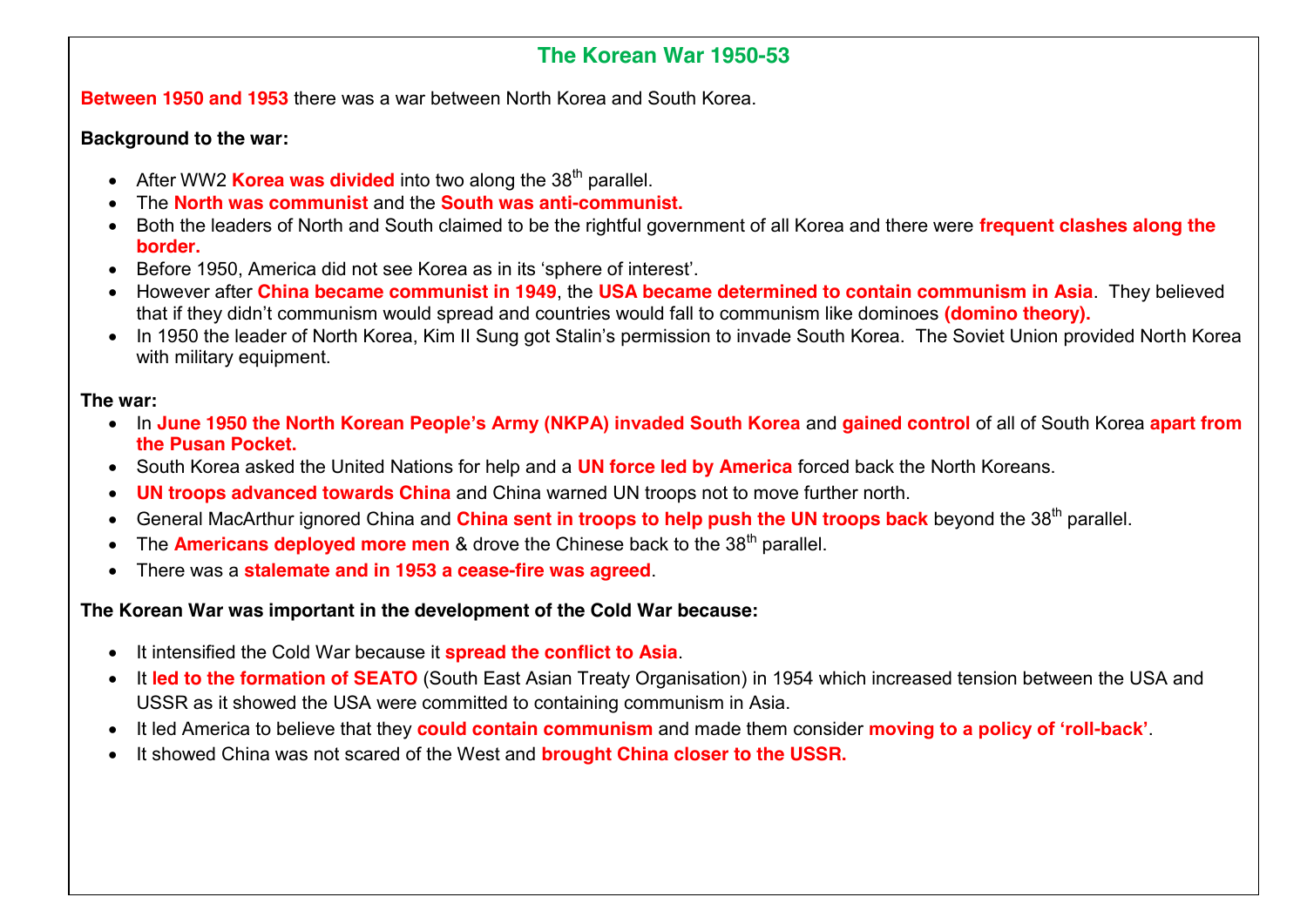#### **The Warsaw Pact, 1955**

The Warsaw Pact was a military alliance for mutual defence which the USSR signed along with Poland, Czechoslovakia, Hungary, Bulgaria, Romania, East Germany and Albania.

All the forces of the pact countries were placed under the leadership of the Soviet Union and Soviet troops were stationed in the countries of the pact.

It was formed when West Germany joined NATO in 1955 as the Soviet Union was concerned about the re-emergence of a strong Germany.

**The Warsaw Pact was important in the development of the Cold War because:**

- **•** It meant that **Europe was now divided into two rival alliances** and if there was a war all the countries in NATO and the Warsaw Pact would be involved. It made it look like the **Cold War was going to be a permanent state**.
- **It increased the Soviet Union's power** over its satellite states as it placed Soviet troops in those countries.
- It showed that even though there was a thaw in relations (following Stalin"s death) **Khrushchev was committed to maintaining the security** of the communist states that surrounded the Soviet Union and the Soviet Union itself.

## **Death of Stalin, Khrushchev & the "thaw" in relations**

**Stalin died in 1953.** After Stalin's death there was an **improvement in relations**. This became known as a **"thaw" in the Cold War.**

There was also an improvement in relations because Khrushchev was in power. Khrushchev criticised Stalin and spoke of peaceful coexistence.

**The death of Stalin was important in the development of the Cold War because:**

- x It **improved relations** as the West saw **Stalin as a main cause of the Cold War** and were more willing to work with the Soviet Union following his death.
- x It led to Khrushchev coming to power and **Khrushchev"s policies were not seen as aggressive by the West**. Khrushchev **changed Soviet foreign policy** from one of confrontation **to peaceful coexistence**. Khrushchev argued that the USSR had to live in peace with the USA. The USA believed this new approach could end the Cold War.
- x Khrushchev also pulled the Red Army out of the Soviet occupied zone of Austria. (Austria had been divided like Germany at the end of the war). Khrushchev seemed to be a man that **did not want to dominate the world.**
- x Khrushchev also **criticised Stalin** in his secret speech in 1956 and began a policy of **destalinisation,** reversing some of Stalin"s measures. This made him **popular with the West.**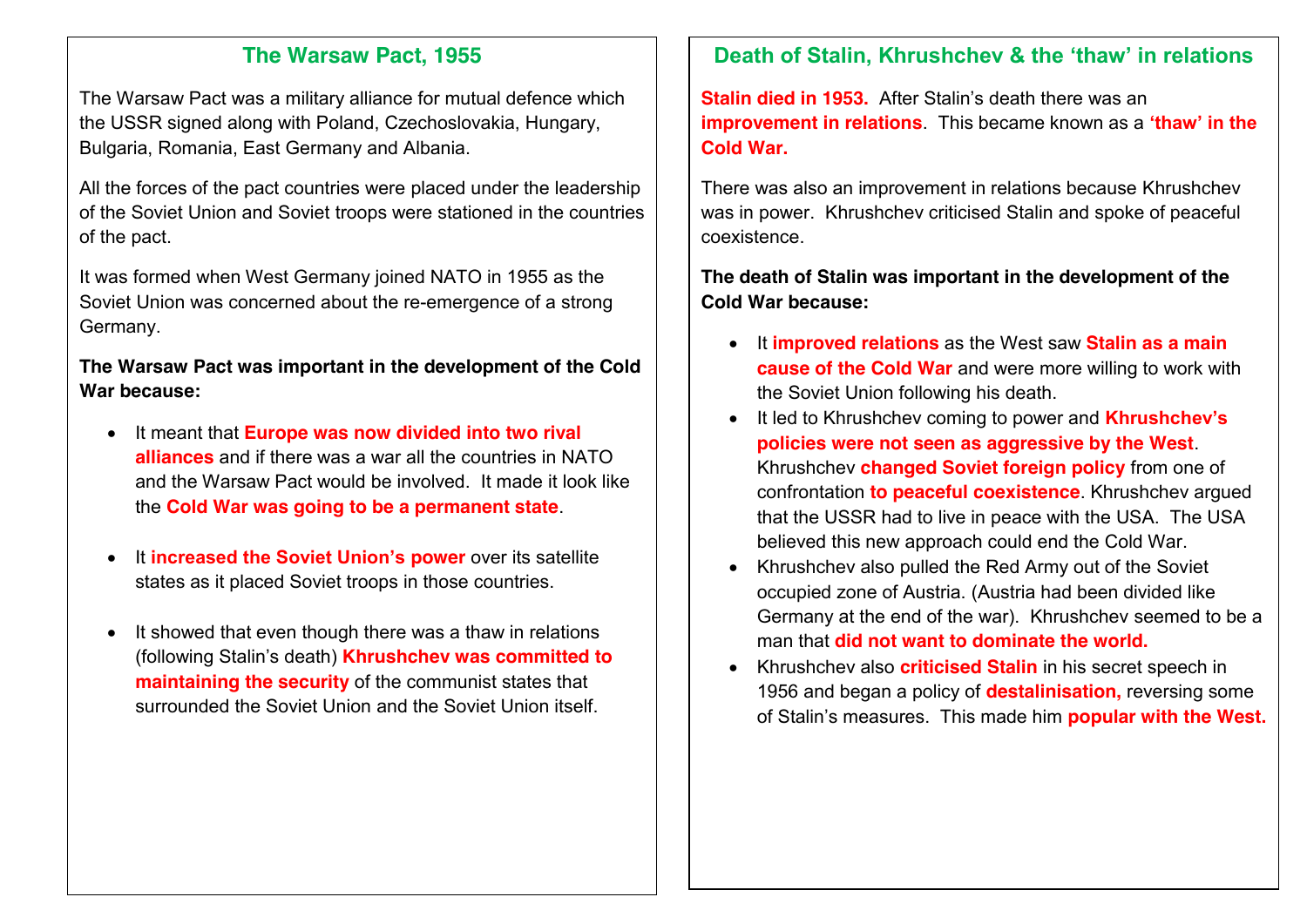# *Crises of the Cold War*

*1955-70*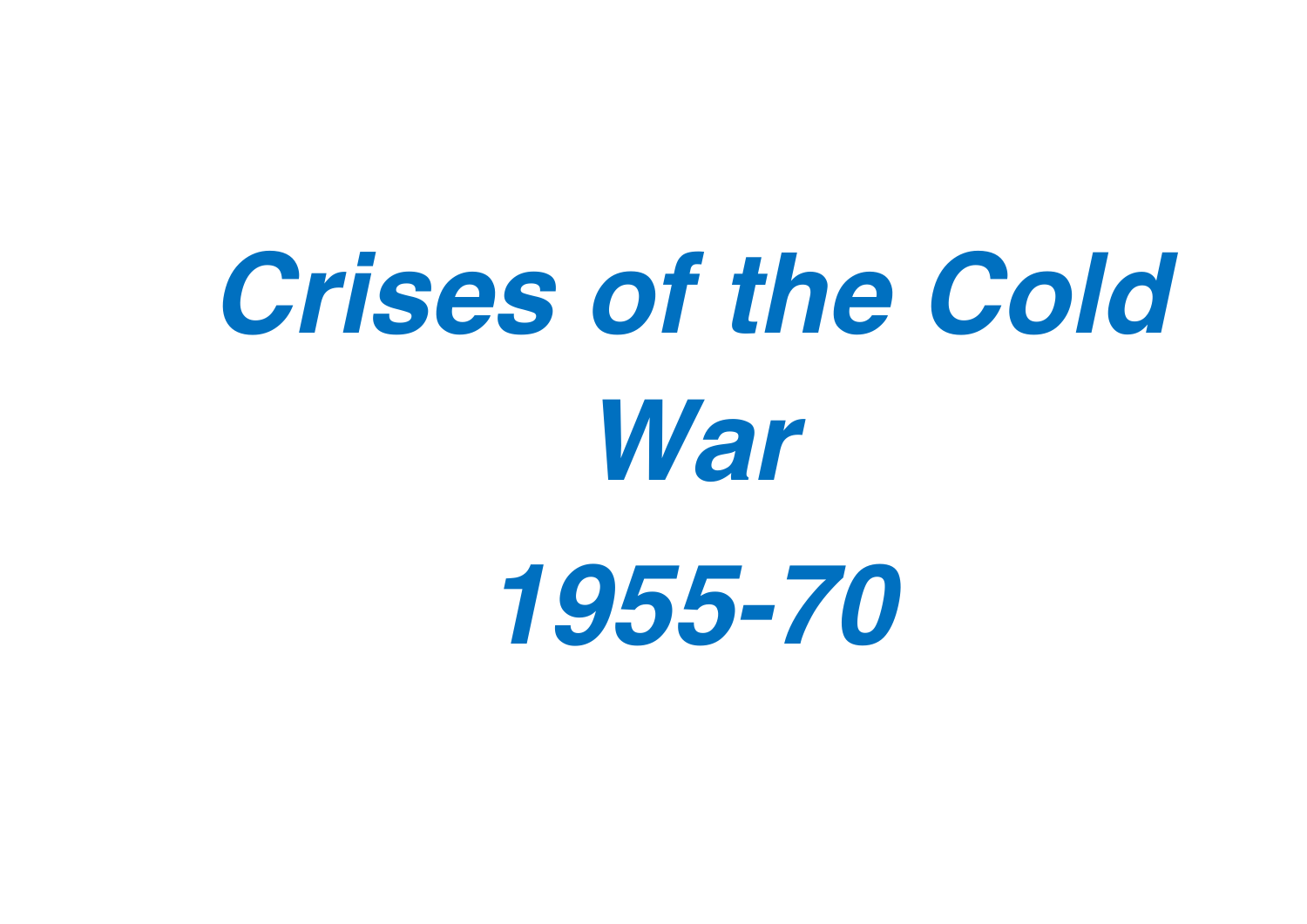# **Khrushchev"s Policies**

Khrushchev became leader of the Soviet Union in **1955**.When Khrushchev came to power he **criticised Stalin** and began a process of **destalinisation** and began to reform the Soviet Union. There was **less repression.**

Khrushchev also spoke about **Peaceful Coexistence** saying that the USSR had to live in peace with the USA.

Some in the West believed peaceful coexistence meant that the Cold War was coming to an end, however Khrushchev believed that communism was a better system and **still wanted to compete with the USA.**

The **space race** and **arms race** continued and the two powers competed on a world stage at the **Olympics.**

Peaceful coexistence did not mean Khrushchev would allow the **security of the Soviet Union** to be threatened. To protect the security of the Soviet Union, Khrushchev:

- Crushed the Hungarian Uprising in 1956.
- Continued the arms race & space race.
- Challenged the USA over the U2 Crisis in 1960.
- Built the Berlin Wall in 1961.
- Challenged the security of the USA in the Cuban Missile Crisis in 1962.

In 1964 Khrushchev was forced to resign and Brezhnev became leader of the Soviet Union.

# **Hungarian Uprising, 1956**

- Hungary was a **satellite state** of the Soviet Union and many Hungarians **wanted independence** from the Soviet Union because they wanted their **living conditions to improve.**
- **Example 2** They hated their leader, **Rakosi** because he was a **cruel and brutal leader**. People **wanted** the more moderate **Nagy** as their leader.
- x Hungarians were **encouraged by Khrushchev"s destalinisation** and the fact that he allowed **reforms in Poland.** (Khrushchev allowed Gomulka, who had been imprisoned by Stalin, to become leader of Poland)
- **•** In **October 1956**, **riots** broke out in Budapest, the capital of Hungary. **Stalin"s statue** was pulled down and dragged through the streets.
- **Rakosi** was forced to resign and **Nagy became Prime Minister.**
- Nagy **began to make reforms**, such as an end to the secret police and even free elections. .
- At first, Khrushchev accepted Nagy's reforms, but when Nagy asked if Hungary could withdraw from the **Warsaw Pact, Khrushchev sent in the Red Army.**
- Over **1,000 tanks** moved into the city to crush the rising. Nagy appealed to the West for help, but none came. The Soviets claimed they were forced to intervene to **defend the Soviet Union.**
- **Nagy** was arrested and **executed** and between 2,500 and 30,000 Hungarians were killed.
- x **A new hard- line, pro-Soviet government**, under Kadar, was set up and all of Nagy's reforms were abolished.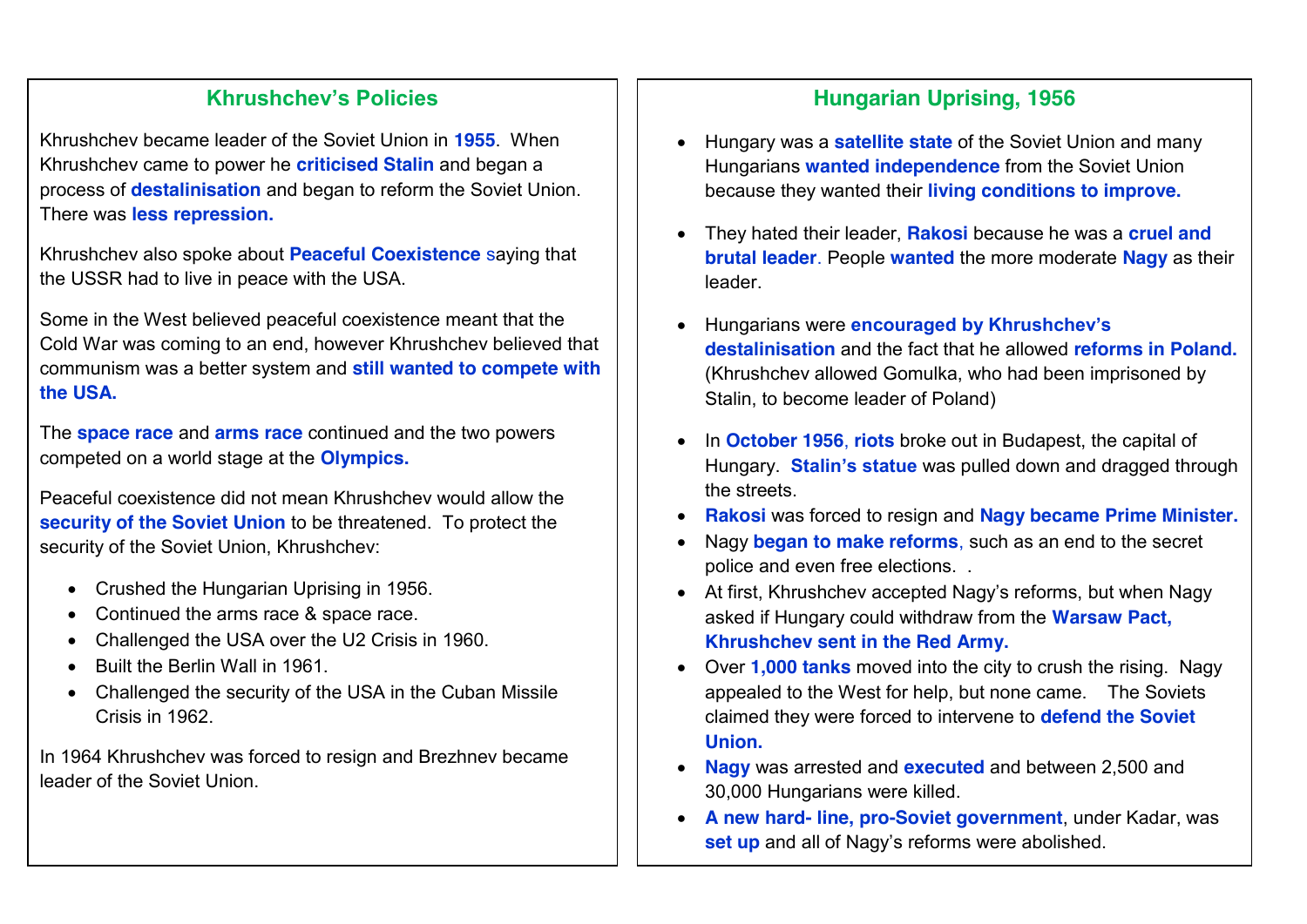# **The Importance of the Hungarian Uprising**

# **The Hungarian Uprising was a threat to the Soviet Union because:**

- Nagy was considering leaving the Warsaw Pact and Khrushchev needed **to keep the Warsaw Pact intact** for the security of the Soviet Union.
- If Hungary was allowed to challenge the authority of the Soviet Union other satellite states may have joined in. By crushing the uprisng, Khrushchev **set an example** to the rest of Eastern Europe.

### **The Hungarian Uprising was important in the development of the Cold War because:**

- **•** It **strengthened the position of the USSR** as other satellite states did not dare **challenge the authority** of the Soviet Union in the years after the Hungarian Uprising.
- It showed that **peaceful co-existence had its limits.** Khrushchev was not prepared to risk the security of the Soviet Union.
- It marked **a stalemate in the Cold War** as the West showed they would **not interfere** with Soviet activities in Eastern Europe, even though Hungarians had appealed to the UN and Eisenhower for help during the uprising.

# **The Space Race**

When Khrushchev came to power he wanted to increase Russian power.

One of the ways he did this was to begin a **space race with America**.

Winning the space race was about proving who was better: the USA or the USSR.

The Space Race began in **1957** when the **Soviets launched Sputnik,** the first satellite. Later that year they launched a **dog into space.**

**The Space Race was important in the development of the Cold War because:**

- **America** became **determined to win the space race** and became increasingly **suspicious of the Soviet Union**.
- **EXTERN** American suspicion of the USSR led to the USA **spying** on the USSR. This triggered the **U2 Crisis of 1960.**
- x The launch of Sputnik increased the **fear of a missile attack** from space.
- **•** It became a **symbol of the tension** between the two countries and competition increased:

In 1961a Soviet, Yuri **Gagarin**, became the first astronaut to orbit the earth.

The **USA** launched their first satellite in **1958**. They sent a chimpanzee into space in **1961.**

When **Kennedy** became President he set NASA scientists the challenge of putting a **man on the moon** before the end of the decade. In 1969, the American, **Neil Armstrong** became the first man on the moon.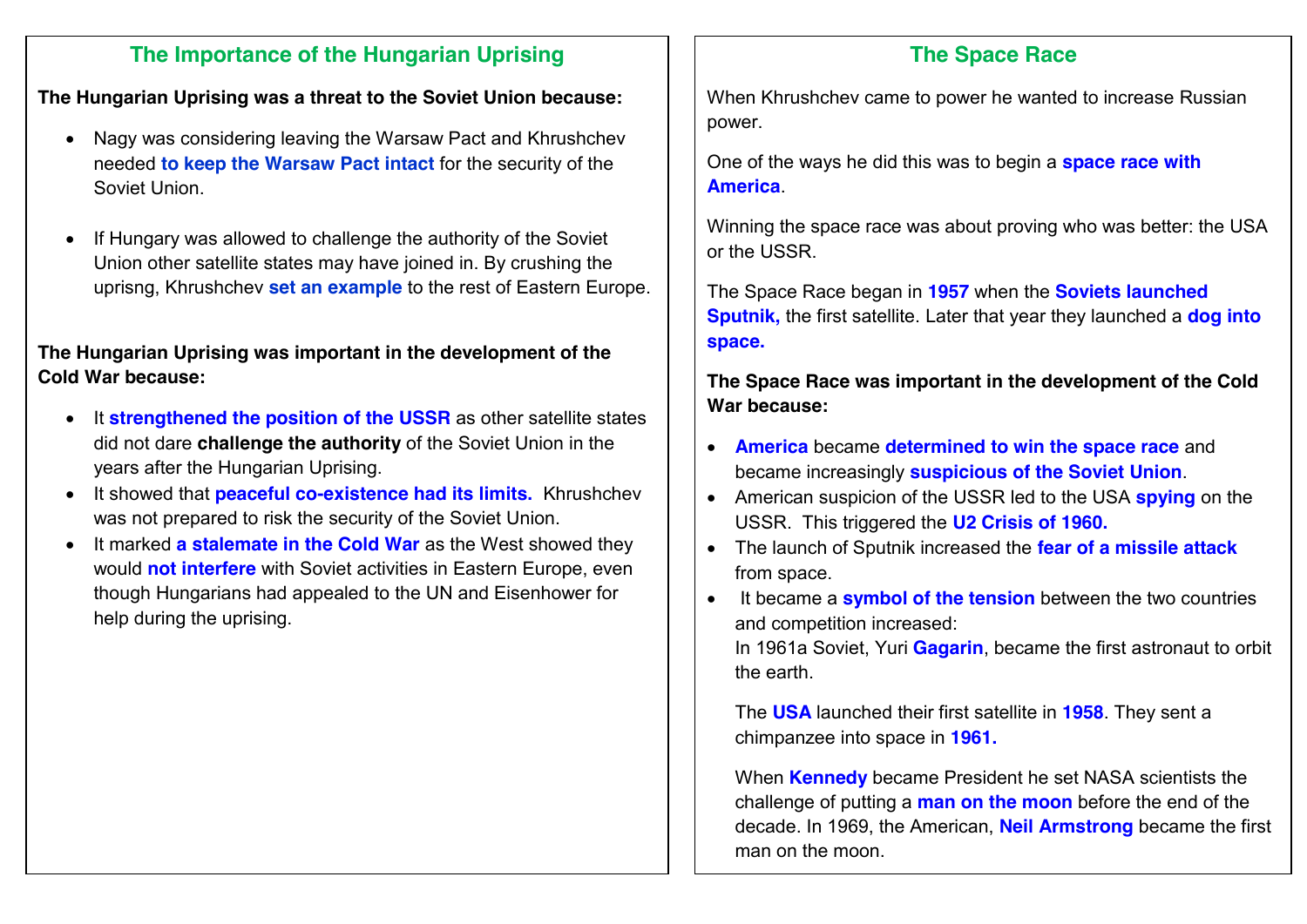#### **The Arms Race**

The arms race, which **began in 1945** (when the Americans dropped the first atomic bomb on Japan) continued in the late 1950s and early 60s.

By **1953** the USA and USSR both had the **hydrogen bomb.**

By **1960** both countries had **Inter-Continental Ballistic Missiles** (ICBMs). These were land-based strategic missiles which could strike targets up to 6400 km away.

Both sides tried to **put ICBMs in friendly countries close to enemy borders**. The USA placed missiles in **Turkey** in 1959 and the USSR tried to place them in **Cuba** in 1962.

The arms race moved on in **1960** when the Americans fired a new **Polaris** missile from a submarine. This meant that a **missile could be fired from the sea close to the USSR** and therefore be **more accurate.**

**The arms race was important in development of the Cold War because it threatened the peace:**

**By 1960 both sides had enough nuclear weapons to destroy** every living thing on earth. This became known as Mutually Assured Destruction (MAD).

Although some argue the arms race deterred the USA and USSR from attacking each other, the arms race resulted in the two countries coming to the brink of war in 1962 during the **Cuban Missile Crisis.**

The threat of nuclear war during the Cuban Missile Crisis led to **an attempt at disarmament** following the crisis.

#### **The U2 Crisis**

The USA and USSR were due to meet at a **summit in Paris in May 1960** to discuss the future of Berlin and nuclear weapons. The year started off positively and **relations seemed to be improving.**

However, the **U2 Crisis in May 1960**, massively increased tension and threatened the peace.

#### **The crisis:**

On 1st May 1960, **2 weeks before the Paris Summit**, an American **U2 spy plane was shot down** over the Soviet Union.

The American pilot, **Gary Powers**, was captured by the Soviets and **admitted to spying.**

The **Americans** did not know about Powers confession and **tried to cover up** by saying that the U2 plane had been studying **weather conditions** and had got lost! They didn"t want to ruin the Paris Summit.

**Khrushchev** then announced that they had Powers and that they knew the Americans were spying on them. He offered to **attend** the Paris Summit **if Eisenhower apologised.**

**Eisenhower refused** to apologise because he argued he had a duty to protect America from a surprise attack. U2 flights were part of **US defence strategy.**

Khrushchev then refused to attend the summit talks.

**The U2 Crisis developed the Cold War and threatened world peace because:**

It **ended the Paris Summit** and the **progress** towards a solution to the Cold War.

It **increased the mistrus**t between the two superpowers and placed American forces on alert, expecting some form of retaliation by the USSR.

It **ended the cooperation** that had been **associated with peaceful coexistence**.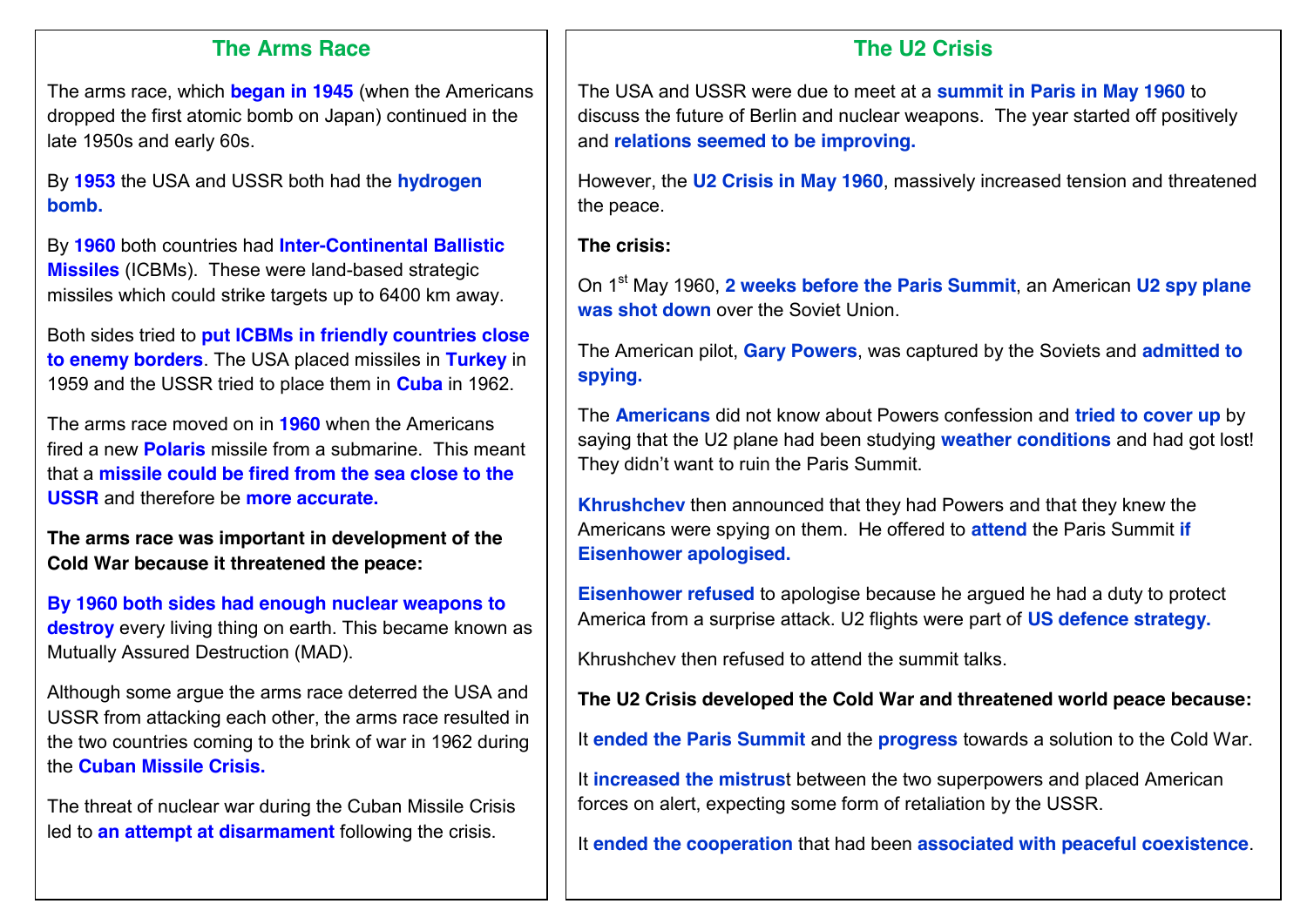# **The Berlin Crisis, 1961**

# **The Berlin Wall**

# **Do not confuse the Berlin Wall Crisis of 1961 with the Berlin Blockade of 1948-49.**

#### **The Berlin Wall was built because Khrushchev wanted the Western powers out of Berlin.**

West Berlin (which was capitalist) was in the Soviet zone of Germany. As a result of the Marshall Plan living standards were better than in East Berlin so **West Berlin** was like **an advert for capitalism.**

Between **1945 and 1961, 2 million East Berliners** crossed the border to live in West Berlin. Many of those were **skilled or educated** people whom the East needed.

In 1961 at the **Vienna summit**, Khrushchev **demanded Kennedy** (the new President of America) **give up Berlin**, Kennedy refused.

**On 13th August 1961,** Khrushchev then decided to make it impossible for East Berliners to travel to West Berlin by placing **barbed wire** between East and West Berlin; this was protected with **machine guns.**

The wire was then replaced with a **wall.** This wall remained until **1989.**

The wall **separated friends and family**. Anyone trying to cross the wall was shot. More than **40 Germans** were shot trying to cross into West Berlin in the **first year.**

**Khrushchev argued that by building the wall he was protecting the security of the Soviet Union.**

#### **The Berlin Crisis threatened world peace because:**

- x It was a **propaganda victory for the USA** but there was **pressure on Kennedy to** react by **taking direct action**. Kennedy did not want to go to war over Berlin, but he was concerned that he **did not want to be seen as weak**. This may have encouraged his reaction in the Cuban Missile Crisis.
- x In **1963 Kennedy visited Berlin** and declared "Ich bin ein Berliner" **promising to defend Berlin** against the Soviets. This made the Soviets angry.
- x It **showed** the USA that **Khrushchev could be just as cruel and brutal system** as Stalin.
- x However in some ways **it removed an area of conflict** between the superpowers as the USA no longer feared a repeat of the Berlin Blockade (1948-49) and the USSR showed it was no longer committed to removing the West from Berlin. It also reduced the number of defectors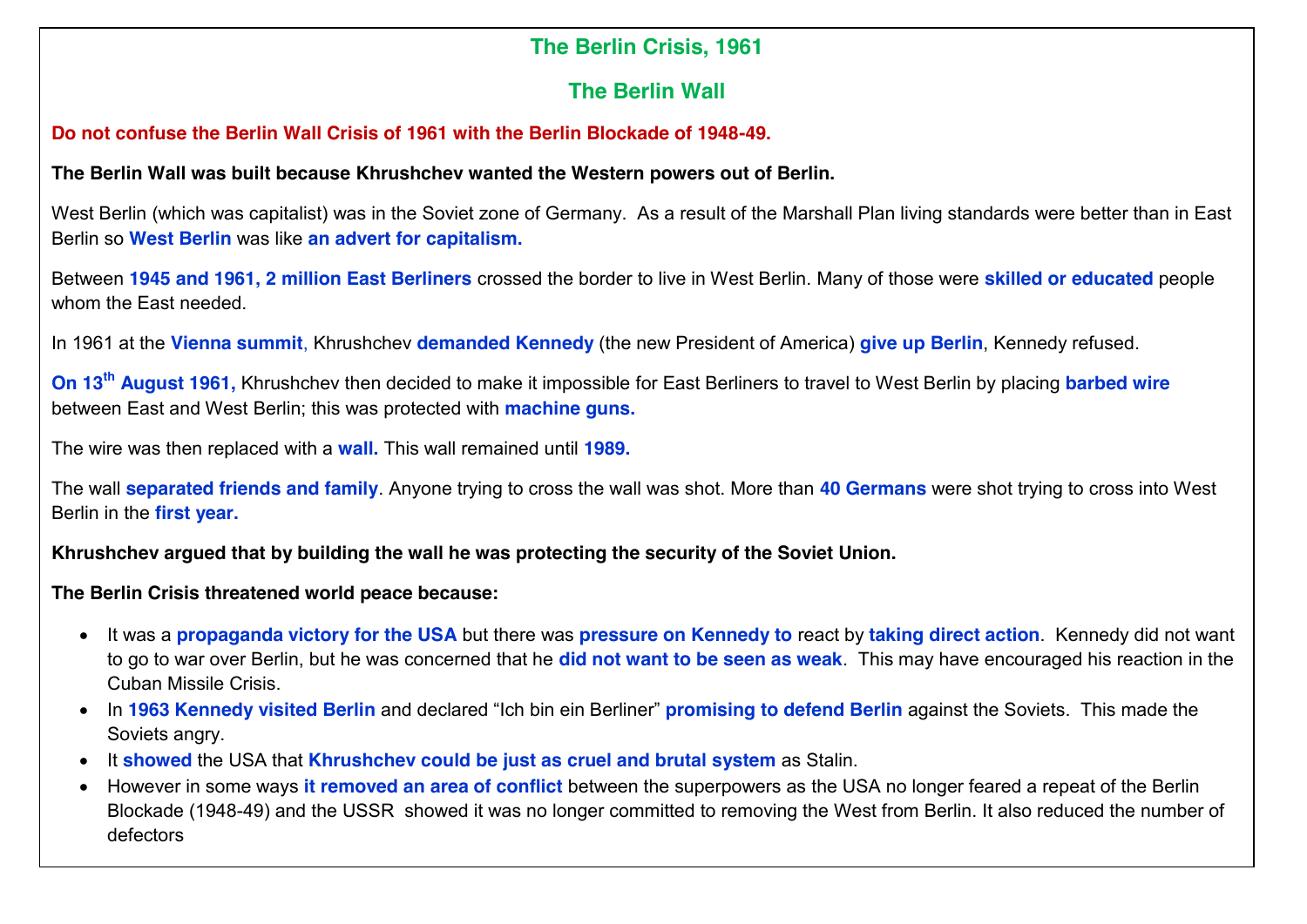# **The Cuban Missile Crisis, 1962**

#### **The Cuban Missile Crisis began in October 1962 when American a U2 spy plane photographed Soviet missile sites in Cuba.**

**Cuba** was a problem for the USA because:

- x It was led by **Fidel Castro**. Castro had overthrown the pro- American government in Cuba and had announced he was **a communist** in 1961 following the failed Bay of Pigs Invasion by Cuban exiles .
- x Castro was **allies with the USSR** and had appealed to the USSR for help following the Bay of Pigs Invasion. (The Bay of Pigs was an attempt by Cuban exiles, supported by the USA, to overthrow Castro).
- x **Khrushchev began to provide Cuba with weapons** and missiles that could be used if America invaded.
- x Cuba was only **90 miles off the coast of America** and having missiles on Cuba threatened American security. Long-range missiles launched from Cuba could **reach major American cities**.

#### **The Cuban Missile Crisis:**

- x Began on **14th October 1962** when an American U2 plane photographed Soviet missile sites in Cuba,
- In response, Kennedy considered a number of options, including launching a nuclear attack on Cuba.
- x In fact Kennedy decided to put in place a **naval blockade** around Cuba to stop Soviet missiles reaching the island. At the same time, America prepared to invade Cuba if the Soviet ships did not turn back.
- x Khrushchev ordered the **ships to turn back** but the crisis did not end because Kennedy **demanded the Soviets dismantle** the missile sites in Cuba.
- x Khrushchev sent Kennedy **two letters**, the first offered to **remove the missile sites** if Kennedy **ended the blockade**. The **second**  demanded the USA removes **missiles from Turkey** (which threatened the USSR).
- Kennedy publicly responded to the first and privately agreed to remove American missiles from Turkey (only if it was not made public).

#### **The Cuban Missile Crisis threatened world peace because:**

The way Kennedy responded to the crisis caused tension. When Soviet ships continued to sail towards Cuba after Kennedy imposed a **naval blockade**, the world watched **expecting war.**

It brought the superpowers to the **brink of nuclear war. Kennedy had considered a nuclear attack** as an option when responding to the photos of missile sites in Cuba.

During the crisis, there were **moments** when the possibility of war was high- once when **Cubans shot down a U2 plane** and once when Americans stopped and boarded a **Soviet ship containing nuclear bombs.**

**However the crisis actually resulted in an attempt to reduce tension & limit the arms race because they had got so close to war.**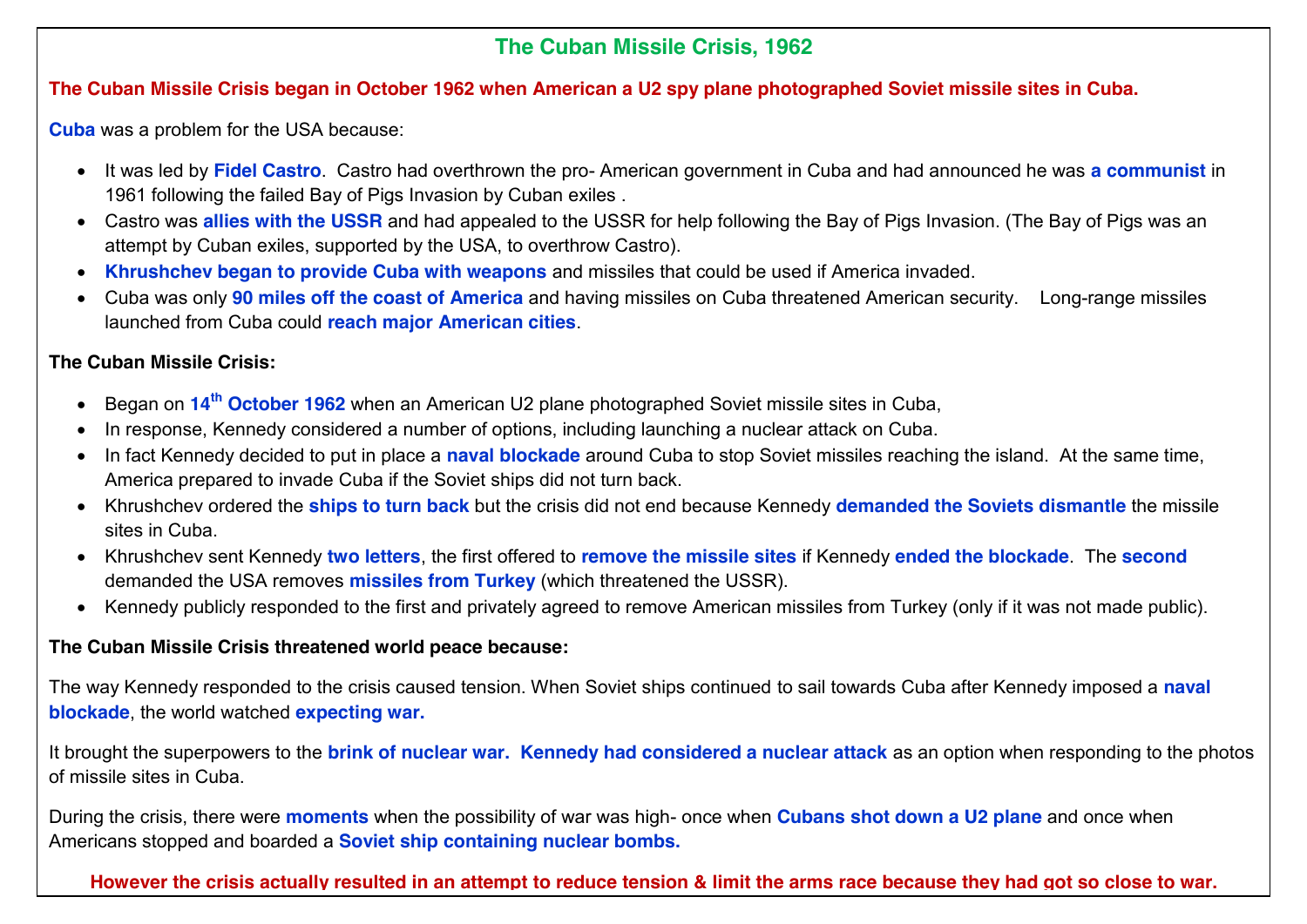#### **Czechoslovakia 1968**

**In 1968 Dubcek became leader of Czechoslovakia and tried to make communism more Democratic. He called it "socialism with a human face" and his changes were referred to as the "Prague Spring". Brezhnev responded to these changes by invading Czechoslovakia and removing Dubcek from power.**

Before World War Two Czechoslovakia was a democracy. During WW2 the Nazis took over Czechoslovakia and later the Red Army liberated them from Nazi rule. However in **1948** the **communists** forced their way to power and **Czechoslovakia became a satellite state** of the Soviet Union. **Living conditions** in Czechoslovakia were poor and in the **1960s protests** and demands for change grew.

**Dubcek came to power** promising to improve life. He wanted to increase the standard of living, trade with the West and have **more freedom**, including free elections and allowing opposition parties. However, Dubcek promised Brezhnev (the Soviet leader) that he would **not leave the Warsaw Pact.**

**Brezhnev** believed the reforms, known as the **Prague Spring**, still **threatened the security of the Soviet Union** because they would lead to demands for change in other satellite states and possible demands to leave the Warsaw Pact.

Brezhnev also felt that if Czechoslovakia increased trade with the West, Czechoslovakia may be closer to the USA than the USSR thus creating a gap in the Iron Curtain.

On 20<sup>th</sup> August 1968, 500 000 troops from the Warsaw Pact *invaded Czechoslovakia* to remove Dubcek and crush demands for change. The Czechoslovakian radio told people not to fight back and only **protest peacefully** to avoid a repeat of the violence that had occurred in Hungary in 1956.

**Dubcek was removed** from power and replaced by Husak who withdrew the reforms of the Prague Spring.

As a result of the Prague Spring, Brezhnev issued the **Brezhnev Doctrine** which stated the Soviet Union would **not let any communist country abandon communism** and would use force to keep them communist.

The **USA** had welcomed Dubcek"s reforms but **did not intervene** to help because they did not want to interfere and risk war with the Soviet Union.

#### **The Prague Spring threatened the Soviet Union because:**

If Brezhnev allowed Dubcek to introduce democratic reforms in Czechoslovakia **other satellite states may also want reforms** and this would weaken the Soviet Union's control over them.

**Soviet security** was dependent on maintaining tight control over its satellite states.

**If the USA had intervened** the USSR may have declared **war** on the USA.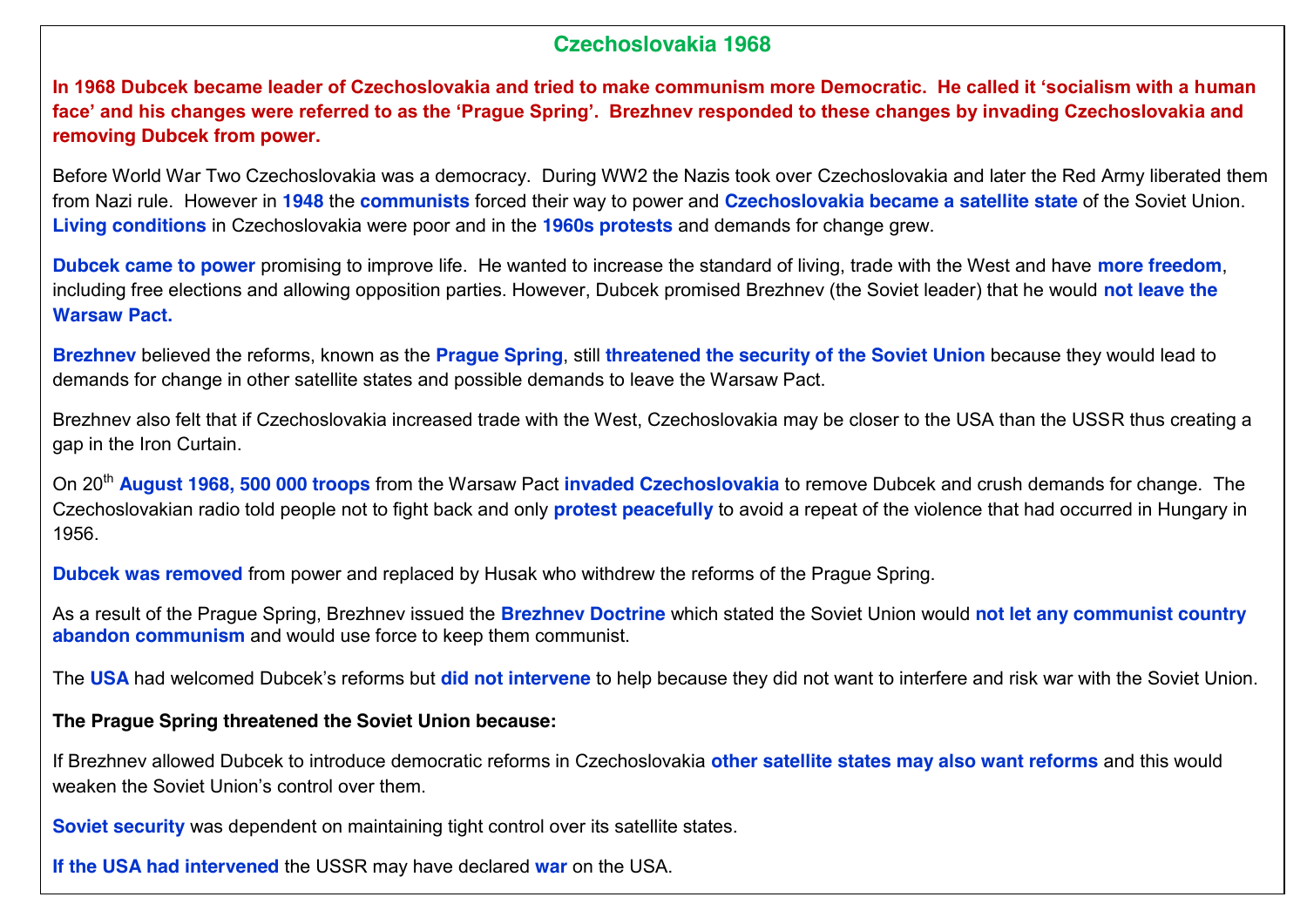# *Failure of Détente & the collapse of communism 1970-1991*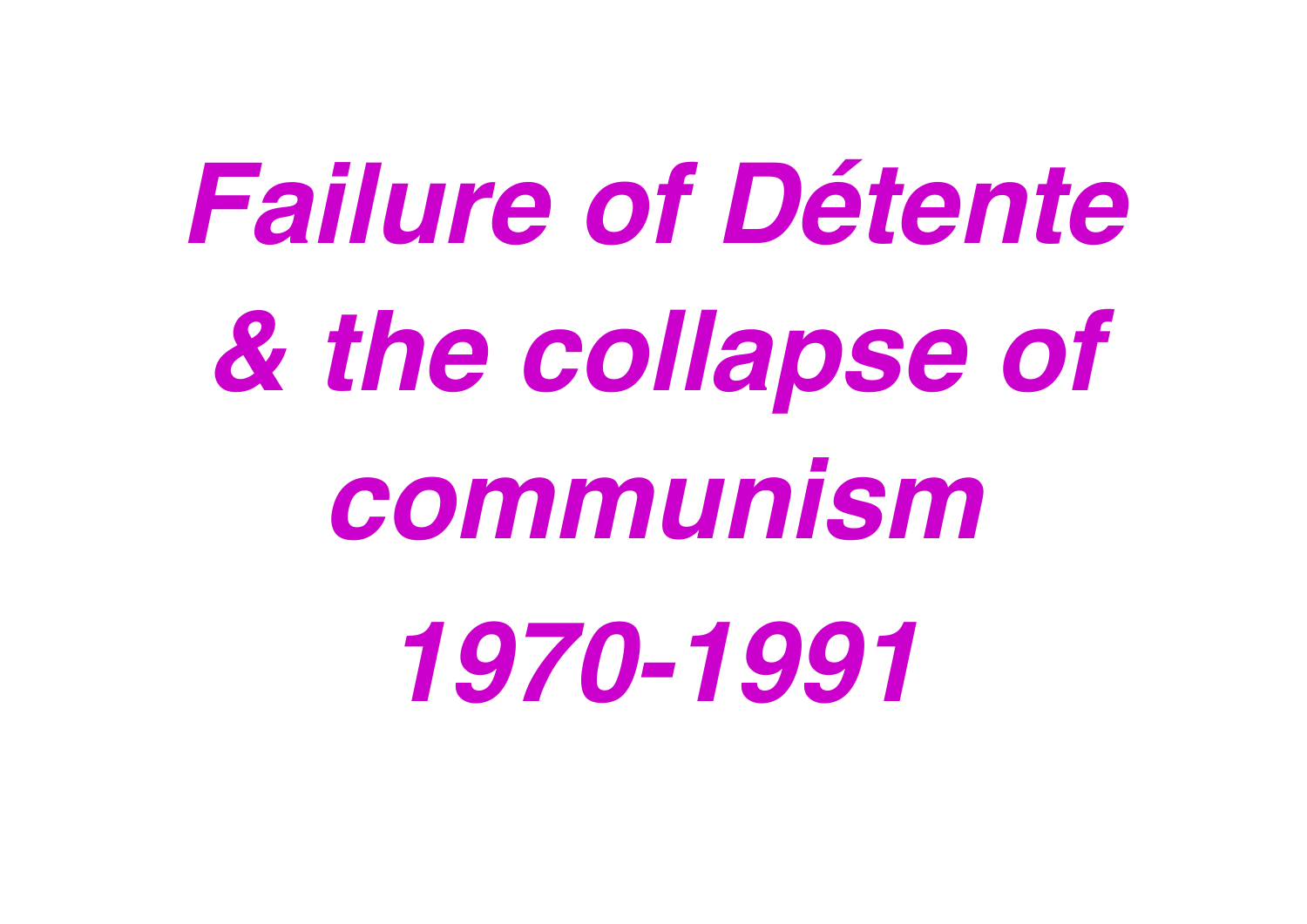#### **Détente**

*Détente refers to a period of lessening tension between the USA and USSR. It occurred after the Cuban Missile Crisis and ended following the Soviet invasion of Afghanistan in 1979.*

During détente the USA and USSR tried to lessen tension by:

- Setting up a Hotline in 1963 between the White House and Kremlin.
- Limiting the Arms Race (Test Ban Treaty, Non-Proliferation Treaty & SALT).
- Recognising the borders of Europe
- $\bullet$  Trading with each other.

However détente came to an end for a number of reasons:

- The Soviet Invasion of Afghanistan
- Ronald Reagan
- Solidarity in Poland.

# **The Soviet Invasion of Afghanistan**

In the 1970s a Soviet-backed **communist group** was **in power** in Afghanistan. They introduced **reforms that went against the Muslim culture** of Afghanistan.

The government became increasingly unpopular, **opposition, led by the Mujahidin,** developed and civil war broke out.

The Mujahidin, who were Muslim fundamentalists, were being **financed by the USA** and a rich Saudi, Osama Bin Laden.

The communist Afghan government **asked the USSR for help** and On **Christmas Day 1979**, 80 000 **Soviet troops entered Afghanistan**.

Afghanistan was important to the USSR because it **linked** it to the **oil-rich Middle East.**

The USSR also wanted to **prevent a Muslim government forming in Afghanistan** because there were **30 million Muslims living in the USSR** who could be encouraged to rebel if a Muslim government was set up in Afghanistan.

The USSR also argued they were **fighting against the secret involvement of the USA** in Afghanistan.

**America argued** the Soviets invaded Afghanistan because they **wanted to expand their influence in Asia** and gain **control of the oil** supply.

**The Soviet Invasion of Afghanistan contributed to the collapse of detente because:**

- **EXE** America saw the Soviet Union's invasion as **an aggressive move** and a threat to world peace.
- American **President Carter** stopped exporting grain and technology equipment to the USSR, **did not ratify SALT II** (a treaty limiting the arms race) and the USA **boycotted the Moscow Olympics** in 1980.
- America continued to **support the Mujahidin** and said they would resist any attempt to control the Persian Gulf.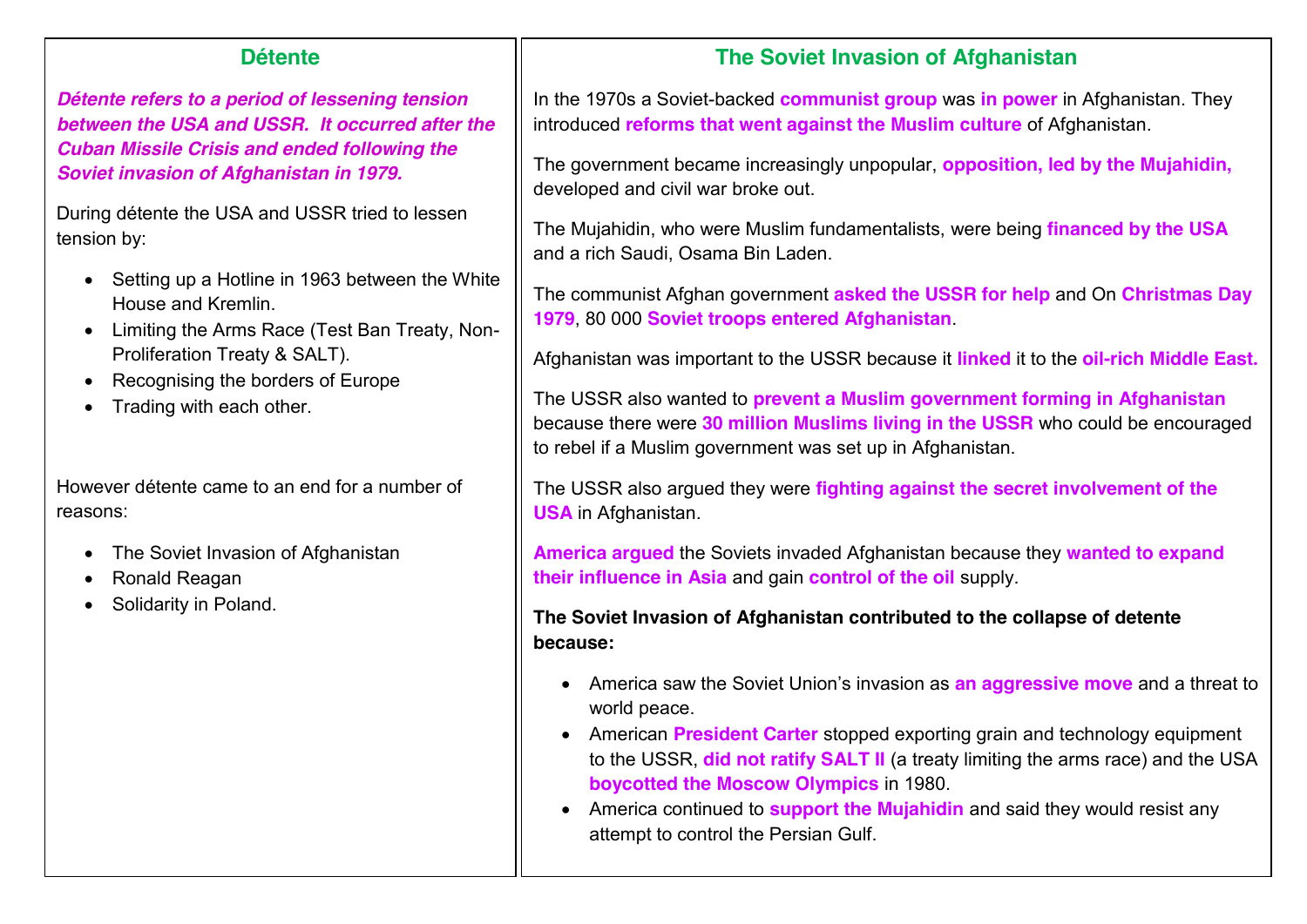#### **Ronald Reagan**

Ronald Reagan became **President of the USA** in **1981**, determined to be **tough on communism.**

He called the Soviet Union **the "evil empire"** and believed the Soviet Union had deceived America during detente. He believed the USSR still wanted to spread communism and Reagan was determined to **stand up to the USSR**.

Reagan started a **"New Cold War"** by pouring **billions of dollars into defence**, including the **SDI (Strategic Defence Initiative**) known as **Star Wars in 1983** and the **neutron bomb.**

The Soviet leaders were convinced Regan was preparing to **launch a nuclear attack** on the USSR.

Although **arms reduction talks** did take place in 1982 (**START**-Strategic Arms Reduction Talks) **Reagan made massive demands on the Soviet Union**, demanding they make huge cuts to their nuclear arms. The Soviet Union was forced to pull out of the talks.

Reagan also gave **financial support to Solidarity**, a protest movement that formed in Poland in 1980, and in doing so showed he was willing to get **involved in the Soviet sphere of influence.**

#### **Ronald Reagan contributed to the collapse of detente because:**

- x He started a **"New Cold War"** and increased defence spending.
- He was openly critical of the Soviet Union calling it an 'evil **empire".**
- x He got involved in Soviet **satellite states**
- The Soviet Union believed he was preparing to launch a **nuclear attack** on the USSR.

In **1980** the first free **trade union** in the whole Soviet system was formed.

It was formed **to improve the living and working conditions** in Poland. Poland, like other Soviet satellite states, had poor living conditions and in the **1980s protest movements** formed.

Solidarity began when workers at the **Gdansk Shipyard** went on strike. The strikers were led by an **electrician, Lech Walesa**.

Walesa then **formed Solidarity**.

**Strikes spread across Poland** and the **membership of Solidarity increased to nine million.**

The Polish government declared Solidarity to be **an illegal organisation** and members of Solidarity, including **Walesa**, were **arrested.**

Even though Walesa was put in prison, Solidarity continued as an **underground organisation.**

President **Reagan** of America and the **Pope** (who was himself Polish) **gave Solidarity support** and they discussed how to destroy communism in Poland.

In 1982 Walesa was released from prison and in 1983 he was awarded the **Nobel Peace Prize.**

**The formation of Solidarity in Poland contributed to the collapse of détente because:**

- **•** The USA was seen to be aggressive by the Soviet Union providing support for Solidarity.
- The USA had not interfered in the satellite states of the Soviet Union before.

# **Solidarity in Poland**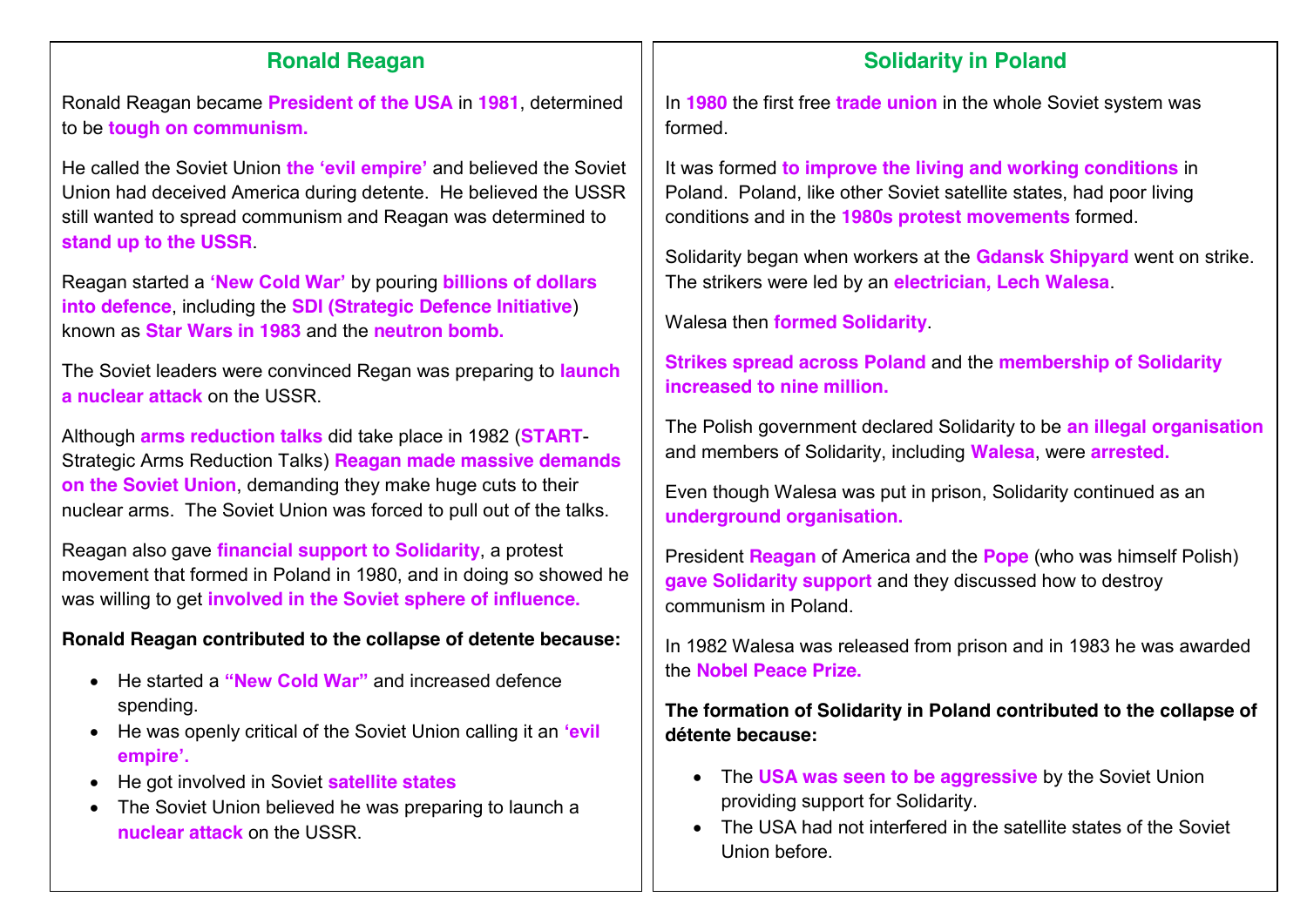# **The Collapse of Communism**

The **Cold War** officially ended in **December 1989.**

The **USSR** formally ended in **December 1991.**

There were many factors that contributed to the end of the Cold War and the collapse of communism:

- $\bullet$  The Soviet invasion of **Afghanistan.**
- **•** Ronald **Reagan**
- The emergence of **Solidarity** in Poland.
- $\bullet$  The policies of Mikhail **Gorbachev**.
- **•** Protests in **Eastern Europe.**

# **The Soviet Invasion of Afghanistan**

#### **The Soviet invasion of Afghanistan contributed to the collapse of communism because:**

- It was costing the Soviet Union too much money. The Mujahidin were difficult to beat and by the mid-80s it was clear that the Soviet Union could not win.
- By the 1980s the Soviet Union was spending 25% of its GNP (Gross National Product) on the military and defence. America was spending 7% of its GNP on the military and defence.
- It put an extra strain on an already weak Soviet economy.

# **Ronald Reagan**

#### **Reagan contributed to the collapse of communism because:**

- He started the New Cold War and the Soviet Union could not compete. By pouring billions of dollars into defence, Reagan put pressure on the Soviet Union and forced them into a position where they could not compete. America won the arms race.
- The Soviet Union was already spending 25% of its GNP on the military and defence. It could not afford to spend any more.
- The renewed Cold War led to Gorbachev (when he came to power in 1985) seeking disarmament.
- He gave support to Solidarity in Poland, which started the collapse of communism in Poland and contributed to the eventual collapse of communism in other Eastern European countries.

# **Solidarity in Poland**

#### **The emergence of Solidarity in Poland contributed to the collapse of communism because:**

- It showed that the authority of Soviet Union could now be challenged.
- It showed how unpopular communism was and encouraged other satellite states to push for change.
- It contributed to the collapse of communism in Poland.
- The fact that the Soviet Union did not invade Poland to put down the protests showed how weak the Soviet Union had become by the 1980s.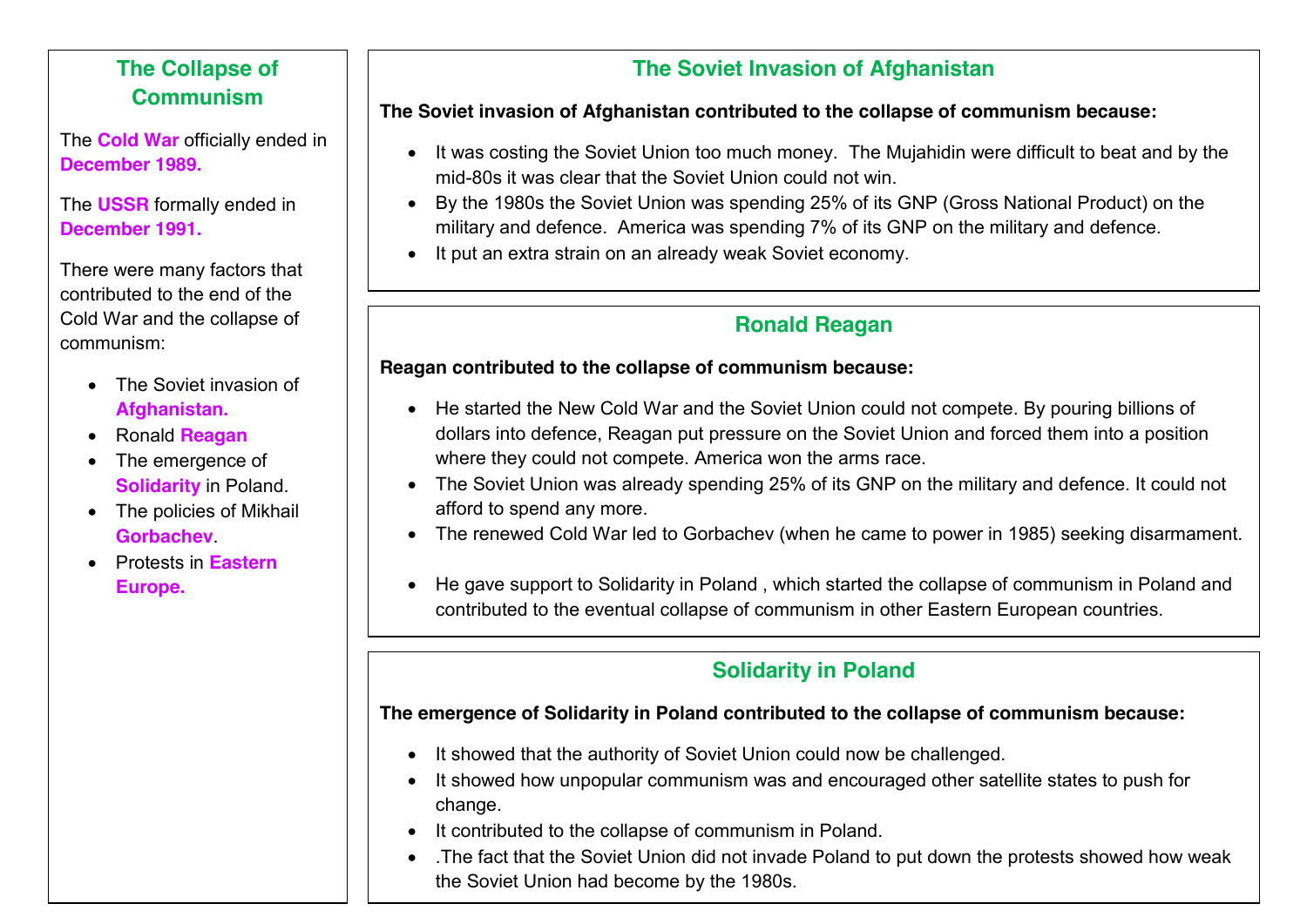# **The Gorbachev Factor**

In **1985 Mikhail Gorbachev** became leader of the USSR. He came to power **wanting to reform** communism because:

- The Soviet Union was not winning the war in Afghanistan.
- They were spending too much money on the arms race.
- The economy was inefficient.
- The standard of living was poor
- The Communist Party was corrupt and people had lost faith in the system.

#### Gorbachev introduced **two main reforms**:

**Glasnost:** This involved allowing **more openness** and disagreement with government policies. For example, non-communists were allowed to stand for election and there was **free speech.**

**Perestroika:** This involved **changing Russia"s economy** to allow competition. For example, businesses could respond to demand and make profit.

He also decided to:

- **Withdraw Soviet troops** from Afghanistan: The last Soviet troops left Afghanistan in 1989.
- **Reduce arms**: In 1987 the USA and USSR signed the INF Treaty.
- x **Reduce control** over satellite states: In **March 1989** Gorbachev said he would not use force to put down protests.

#### **Gorbachev contributed to the collapse of communism because:**

He **led the reform** of the Soviet Union and **ended the Cold War in 1989.**

**Perestroika** led to more people **losing faith in communism** because the economic reforms were benefitting them more than communism.

**Glasnos**t led to **large spread anti-communism** in the satellite states of Eastern Europe, especially after Gorbachev said in March 1989 that he would not use force to put down protests. This led to **revolutions across Eastern Europe** in 1989.

His policy of Glasnost made **communist hard-liners** think he was weak which led to the failed **coup of August 1991** and the collapse of communism in the USSR.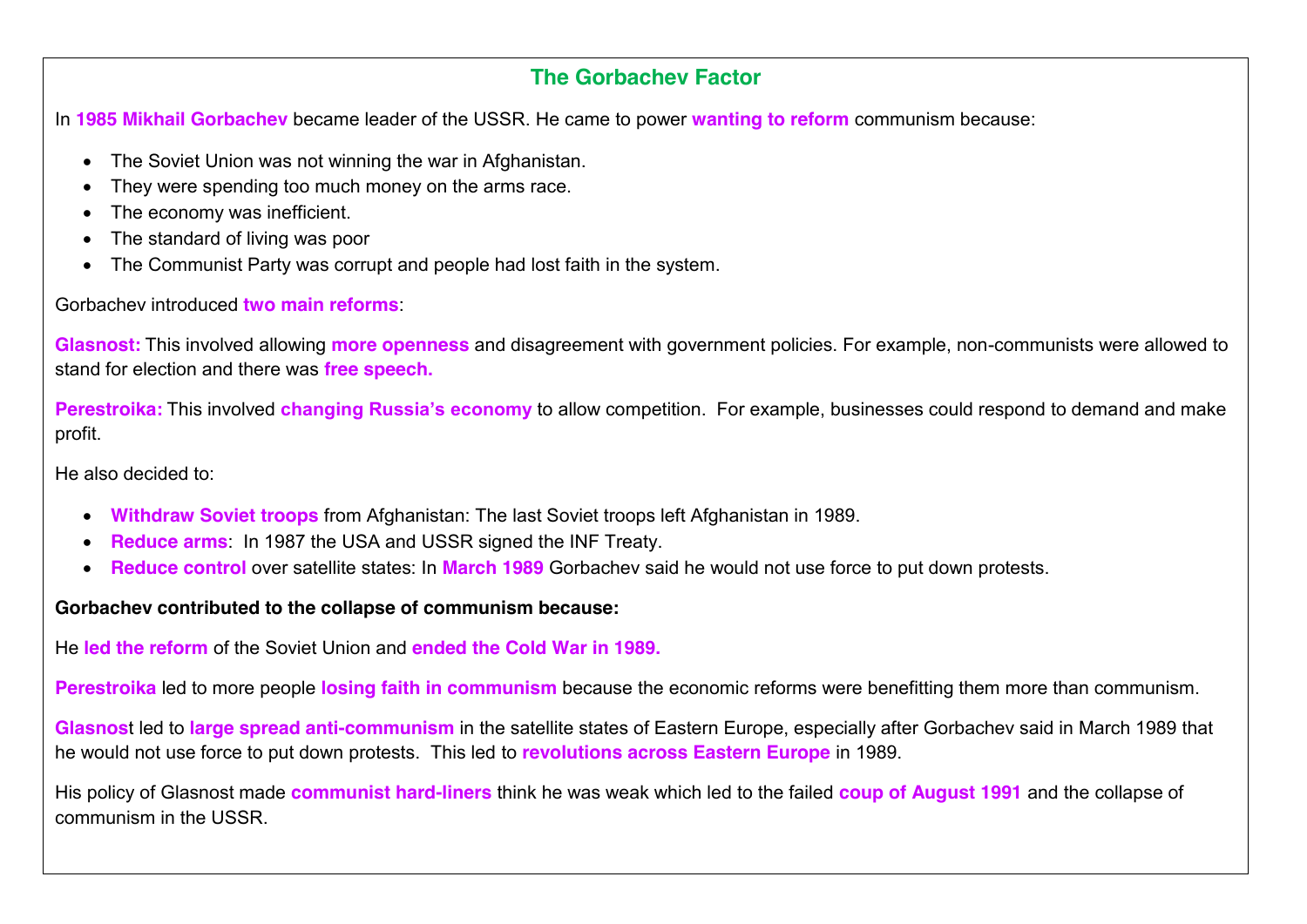#### **Events in Eastern Europe**

The **satellite states** of the Soviet Union had become increasingly **unhappy about being controlled** by the Soviet Union.

In **March 1989** Gorbachev told the communist leaders of Eastern Europe that the Soviet **Red Army would no longer protect** them.

Glasnost encouraged people within the satellite states to **protests against communism**  and push for reform.

**Non-communists were allowed to stand for election** in **Poland** and in 1989 Solidarity was legalised. **Solidarity** went on to form the first non-communist government in the Soviet Bloc.

In Hungary reformers came to power and brought greater freedom to Hungary. In **May 1989 Hungary** opened its border with **Austria**, creating a **hole in the Iron Curtain.**

In Czechoslovakia the communist government collapsed and reformers, including Dubcek, came to power.

The East German leader, Honecker, refused to implement Gorbachev"s refused but increasing protests led to him stepping down from power. On **9th November 1989** the **Berlin Wall came down** and the border between East and West Germany was opened.

In 1990 Germany was united again.

**Eastern Europe was important in the collapse of communism because:**

- They showed how *unpopular communism* was. Glasnost let people express their hatred.
- The **quick disintegration** of communism in Eastern Europe led to criticism of Gorbachev in the USSR which led to the **attempted coup** in August 1991.
- They led to the **Baltic states** of Estonia, Lithuania and Latvia (non-satellite states) **breaking away** from the USSR.

# **The Collapse of the Soviet Union**

Gorbachev"s policy of **Glasnost** meant that criticism became public and this increased **demands for change** culminating in the **collapse** of communism in **Eastern Europe.**

**Hard-line communists** believed Gorbachev had not done enough to prevent the collapse of communism in Eastern Europe.

They also argued that the economic reforms had not solved food shortages and rising prices.

In **August 1991** hard line communists tried to **overthrow Gorbachev in a coup.** They kept Gorbachev **prisoner in his home**. People feared that old-style communism was making a return.

However, **Yeltsin**, the President of Russia, led a demonstration **against the coup**. He said reform had to continue.

**Gorbachev returned** to power but his position was **weakened.** On 25<sup>th</sup> December 1991 **Gorbachev resigned** and the **USSR was formally disbanded** the next day.

**Yeltsin became the President** of the Russian Federation, which replaced the USSR.